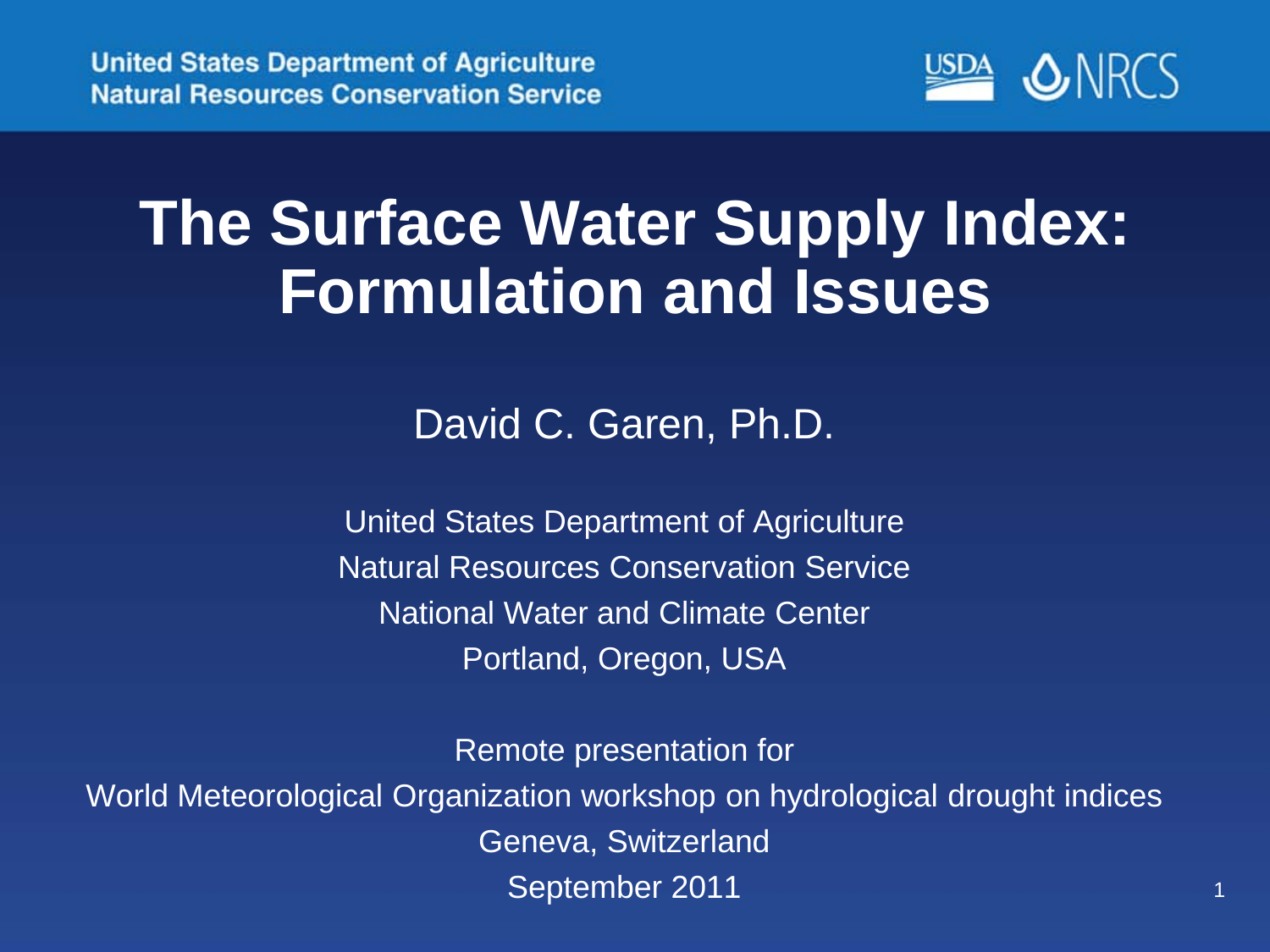

## **Snow Survey and Water Supply Forecasting Program**

- Data collection
- Water supply forecasts
- Climate services

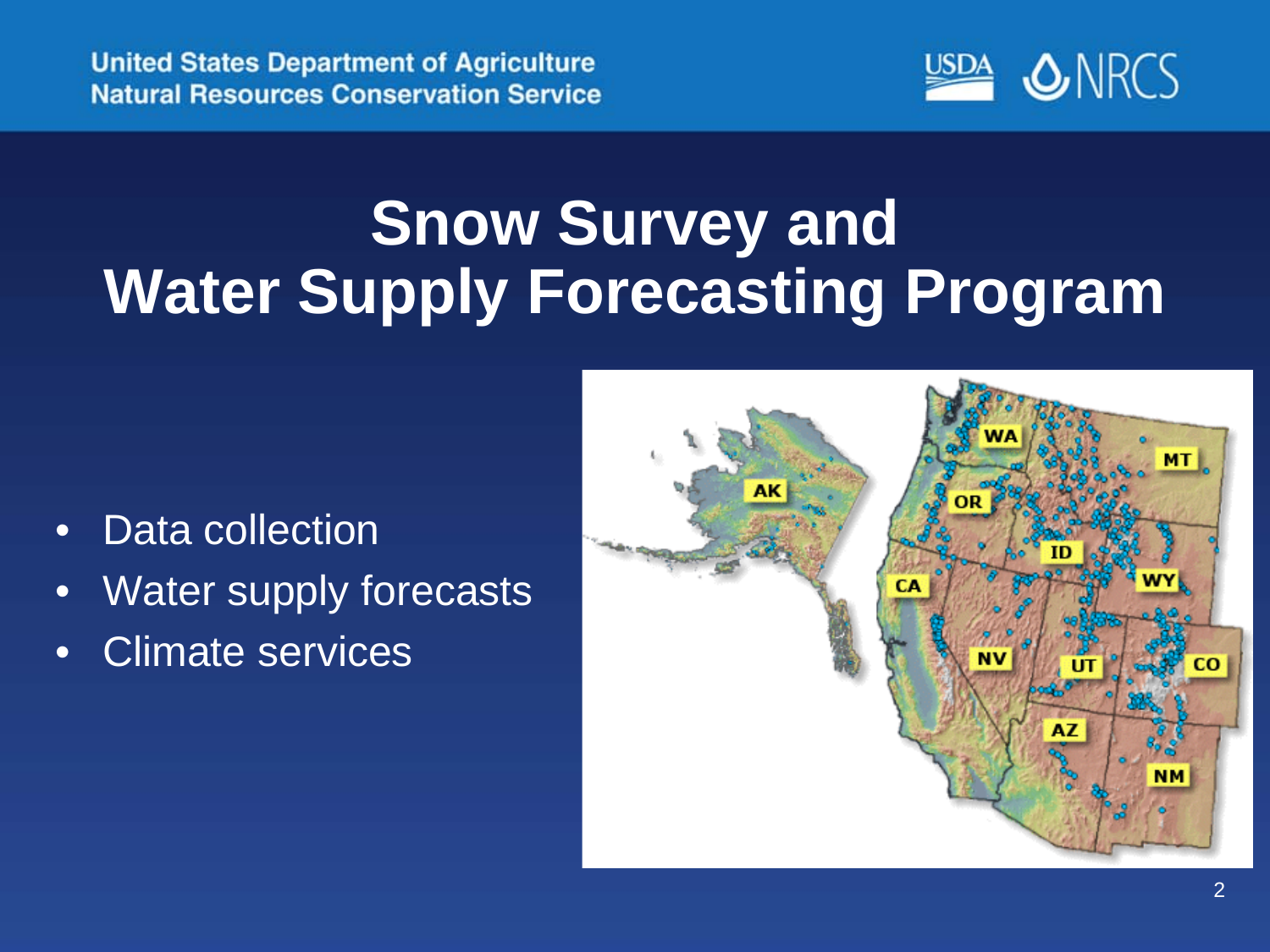

#### **SNOTEL Network**

#### Currently over 800 sites in 13 western states <http://www.wcc.nrcs.usda.gov/snow>



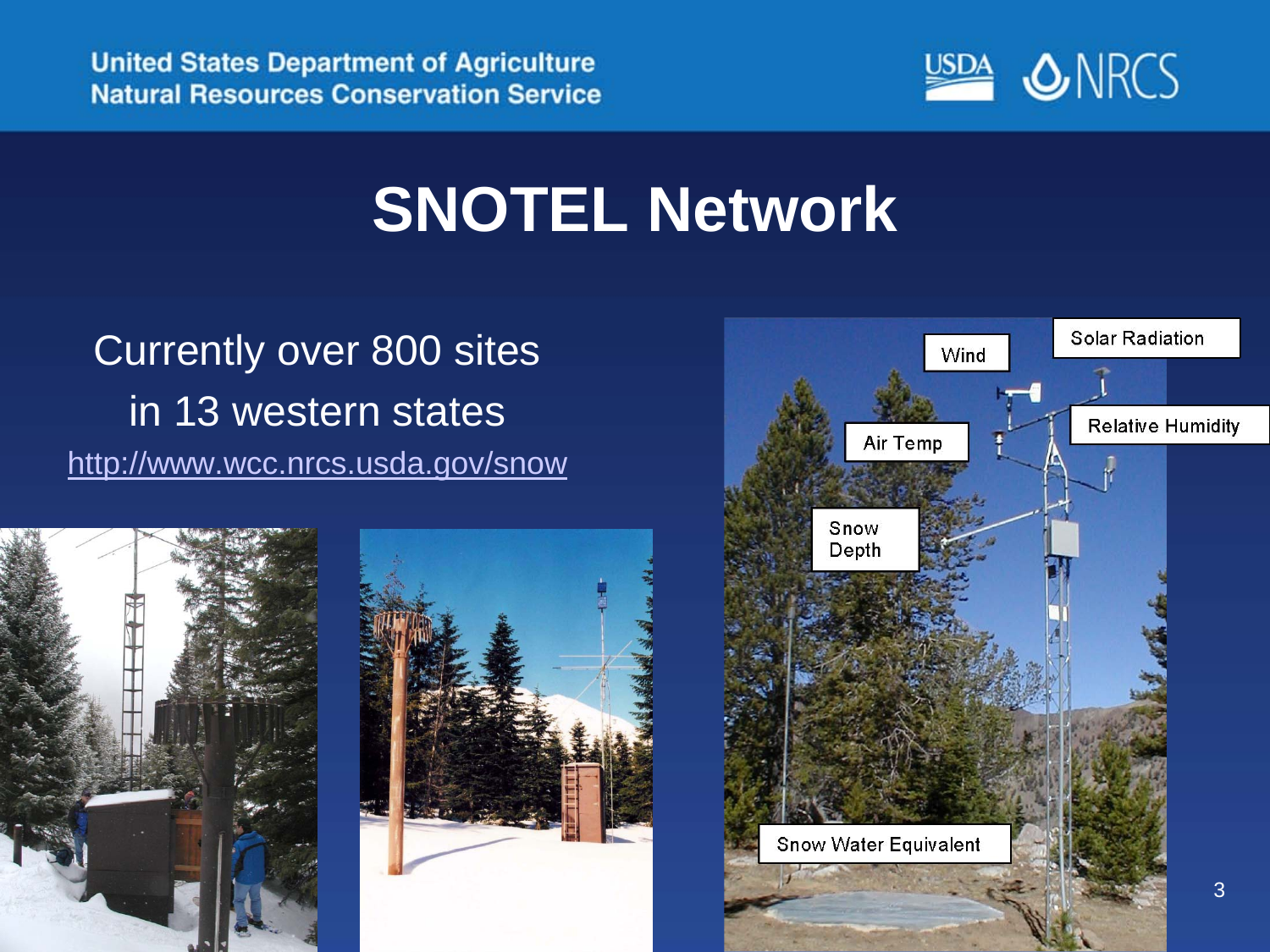**United States Department of Agriculture Natural Resources Conservation Service** 



## **Water Supply Forecasting**

- Seasonal streamflow volume
- Published January through June
- Cooperative effort with National Weather **Service**
- Over 700 forecast points in western US

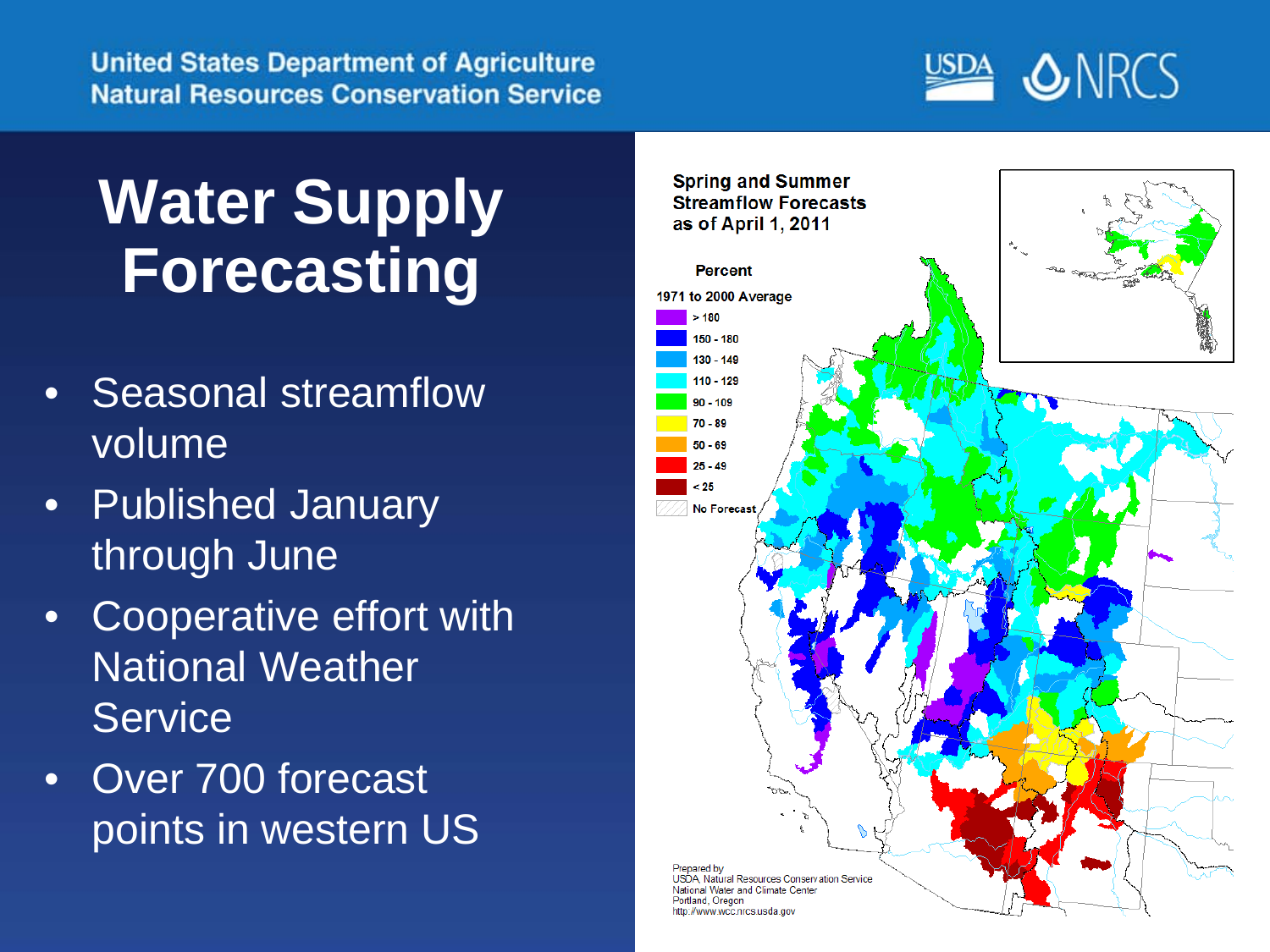

#### **Purpose of SWSI**

- Original purpose: "... be an indicator of basinwide water availability..., be predictive, and permit comparison of water supply conditions between basins..." (Shafer and Dezman, 1982)
- Used where Palmer Drought Index does not adequately reflect conditions in snow-dominated regions
- Used where primary source of agricultural water supply for irrigation is surface water
- Used as monitoring and triggering index for state drought plans (e.g., Colorado: [http://cwcb.state.co.us/water](http://cwcb.state.co.us/water-management/drought/Pages/StateDroughtPlanning.aspx)[management/drought/Pages/StateDroughtPlanning.aspx\)](http://cwcb.state.co.us/water-management/drought/Pages/StateDroughtPlanning.aspx)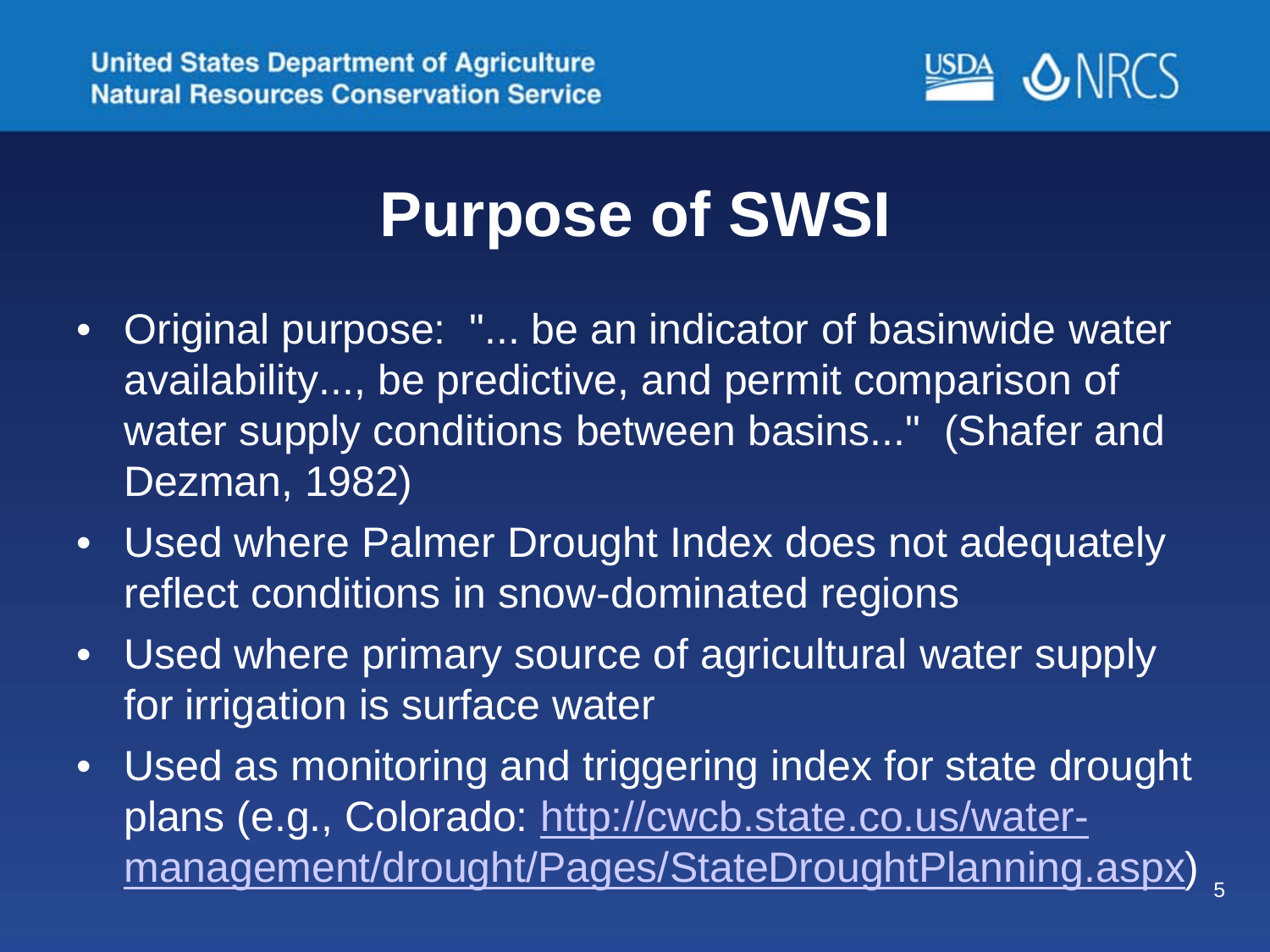

# **History of SWSI**

- Originally developed in early 1980s in Colorado (Shafer and Dezman, 1982)
- Original formulation, with variations, also adopted in Montana and Oregon
- Procedure reviewed by NRCS in cooperation with Colorado Climate Center in early 1990s
- Revised formulation based on streamflow volume forecasts published by Garen (1993)
- New formulation, with variations, adopted in Idaho, New Mexico, Montana, Colorado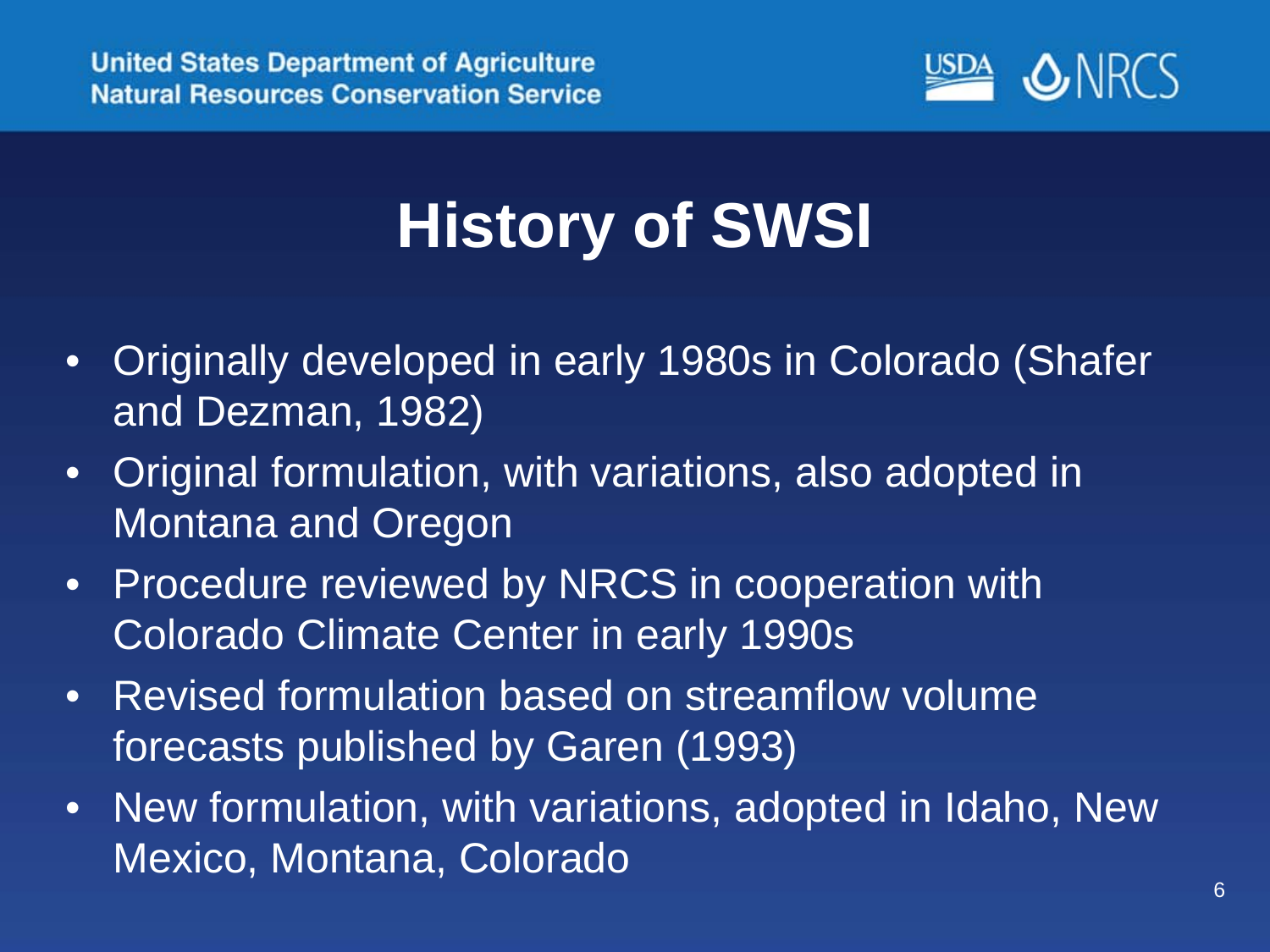

7

## **Original Formulation**

$$
SWSI = \frac{aP_{snow} + bP_{prec} + cP_{strm} + dP_{resv} - 50}{12}
$$

- Based on probability distributions of monthly time series of individual component indices
- Rescaled weighted sum of non-exceedance probabilities (in percent) from individual components
- Ranges from -4.2 to +4.2 (to have similar values as the Palmer index)
- Weights determined subjectively or from normalizing procedure but not optimized to predict a certain variable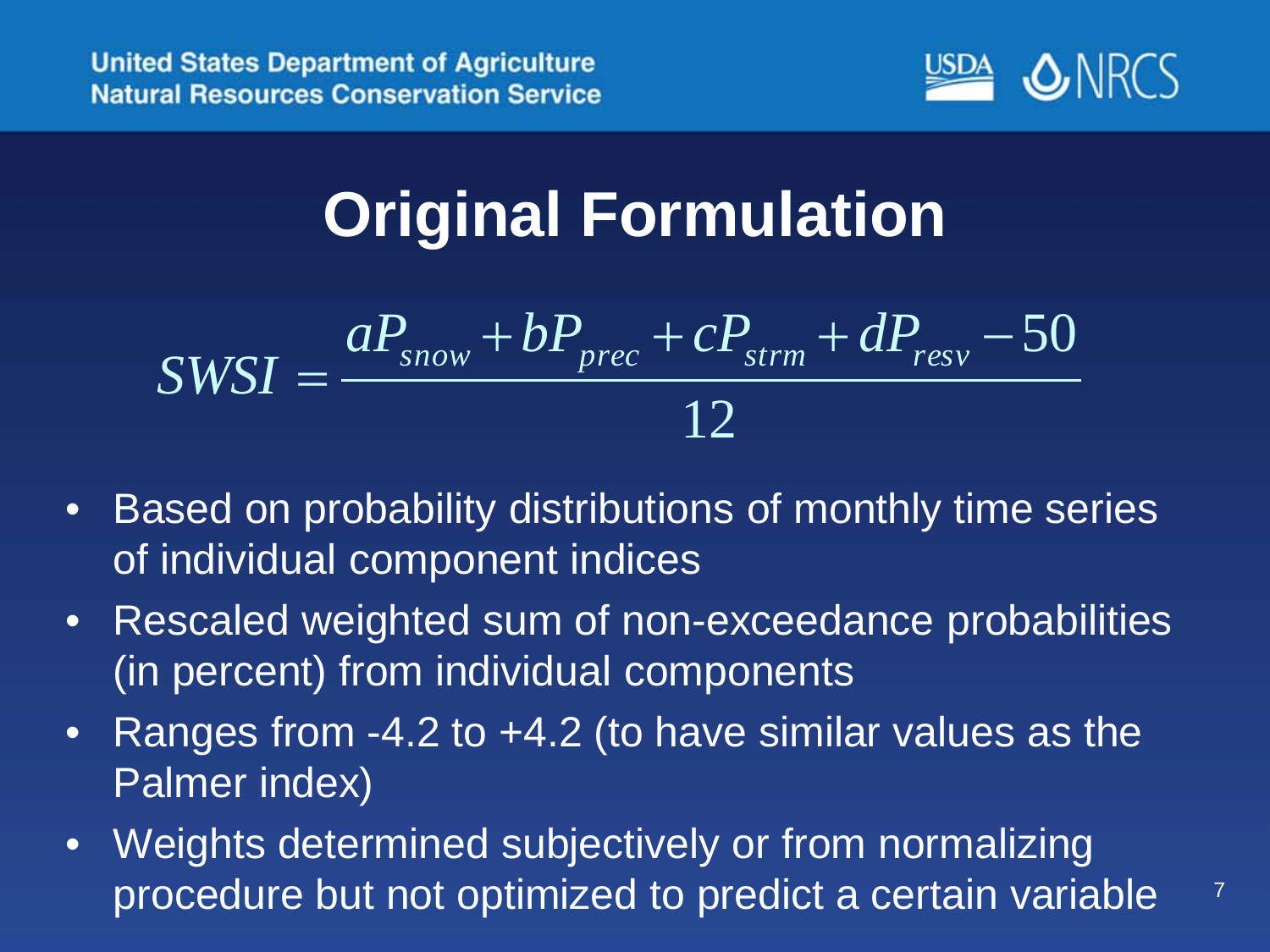

## **Revised Formulation**

$$
SWSI = \frac{P_{\text{fcst+resv}} - 50}{12}
$$

- Single probability of summed expected streamflow (over an appropriate time horizon) and current reservoir storage
- Component weightings are done implicitly within the streamflow forecast
- Streamflow forecast component varies throughout the year and switches to upcoming year at beginning of water year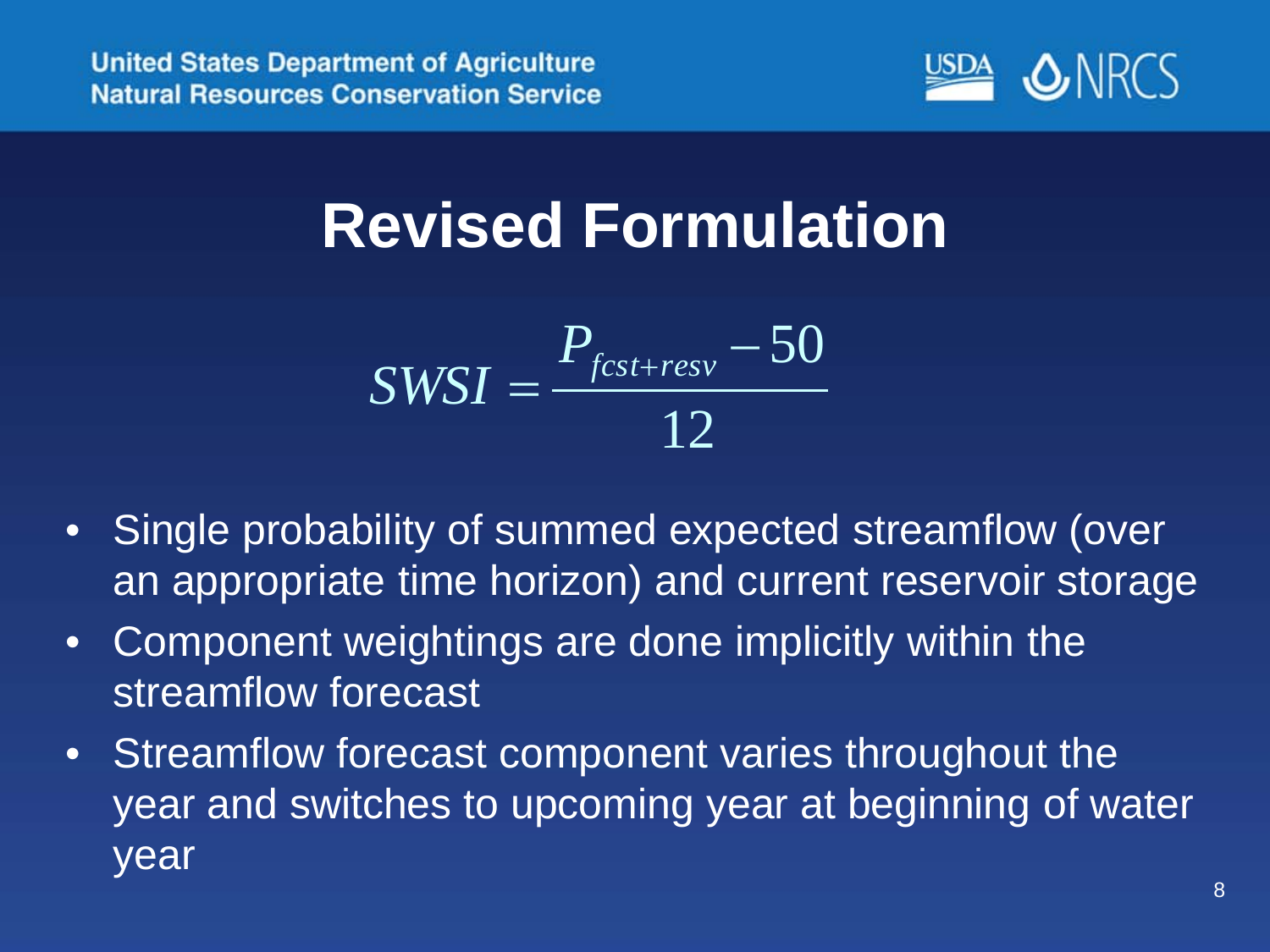

# **Display of SWSI**

NRCS state offices display the SWSI in different ways -- as tables, graphs, maps -- for example:

Montana:

<http://nris.mt.gov/NRCS/swsi/Monthly.asp>

Idaho:

<http://www.id.nrcs.usda.gov/snow/watersupply/swsi-main.html>

Oregon:

<http://www.or.nrcs.usda.gov/snow/watersupply/swsi.html>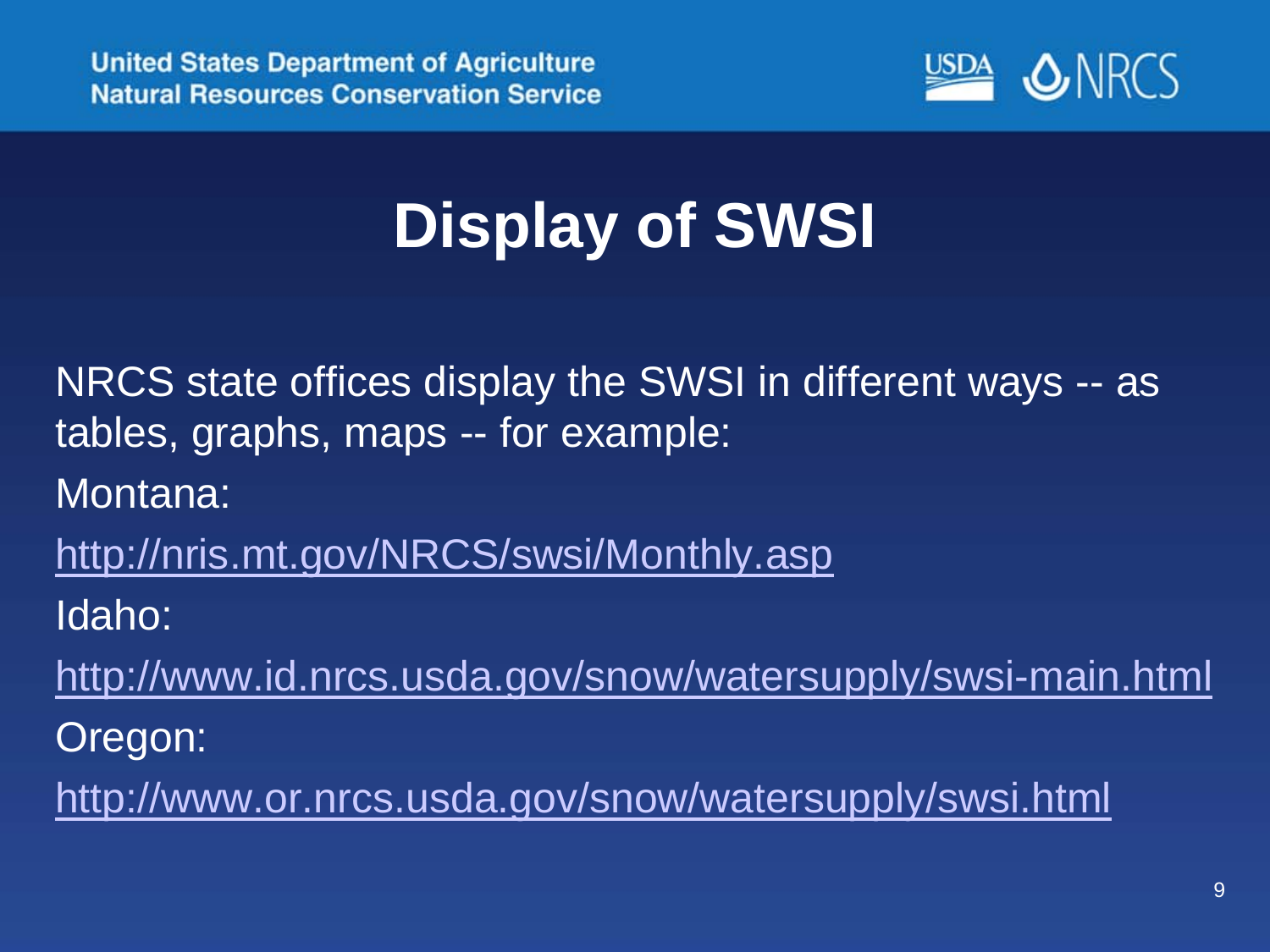

## **SWSI Values and Labels**

| <b>Extremely Dry:</b>  | $-4.2$ to $-3.0$                     |      | 14% non-exceedance |
|------------------------|--------------------------------------|------|--------------------|
| <b>Moderately Dry:</b> | $-2.9$ to $-2.0$                     | 26%  | Ш                  |
| <b>Slightly Dry:</b>   | $-1.9$ to $-1.0$                     | 38%  | Ш                  |
| <b>Near Average:</b>   | $-0.9$ to $1.0$                      | 62%  | Ш                  |
| <b>Slightly Wet:</b>   | 1.1 to 2.0                           | 74%  | $\mathbf{u}$       |
| <b>Moderately Wet:</b> | $\overline{2.1}$ to $\overline{3.0}$ | 86%  | $\mathbf{H}$       |
| <b>Extremely Wet:</b>  | 3.1 to 4.2                           | 100% | $\mathbf{H}$       |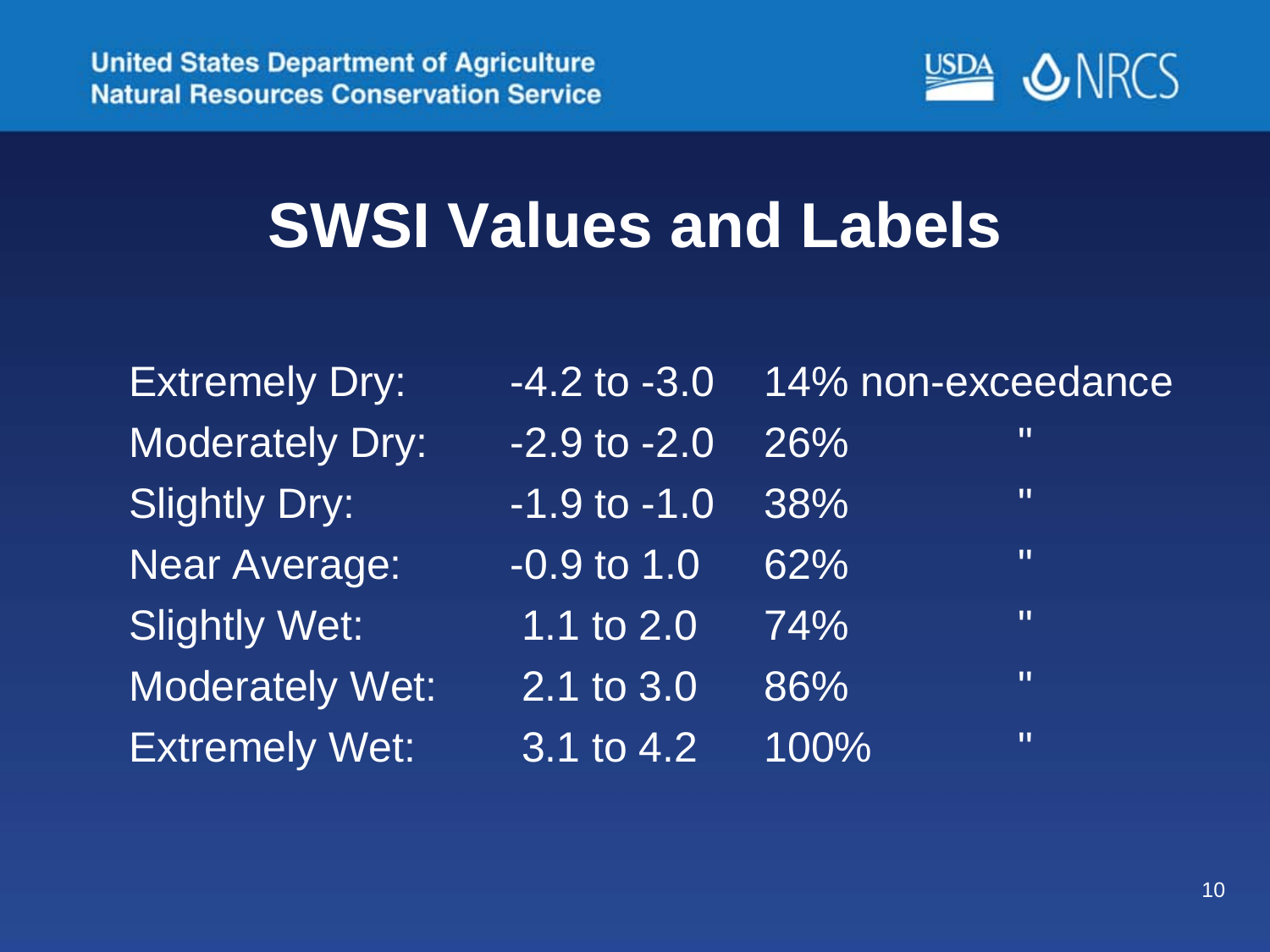

## **Tabular Display of SWSI -- Montana**

**Montana April 2011 SWSI Values:**

| <b>Marias River above Tiber Reservoir</b> | 1.2 |
|-------------------------------------------|-----|
| <b>Tobacco River</b>                      | 2.4 |
| Kootenai River below Libby Dam            | 2.6 |
| <b>Fisher River</b>                       | 2.1 |
| <b>Yaak River</b>                         | 1.3 |
| <b>North Fork Flathead River</b>          | 2.5 |
| etc.                                      |     |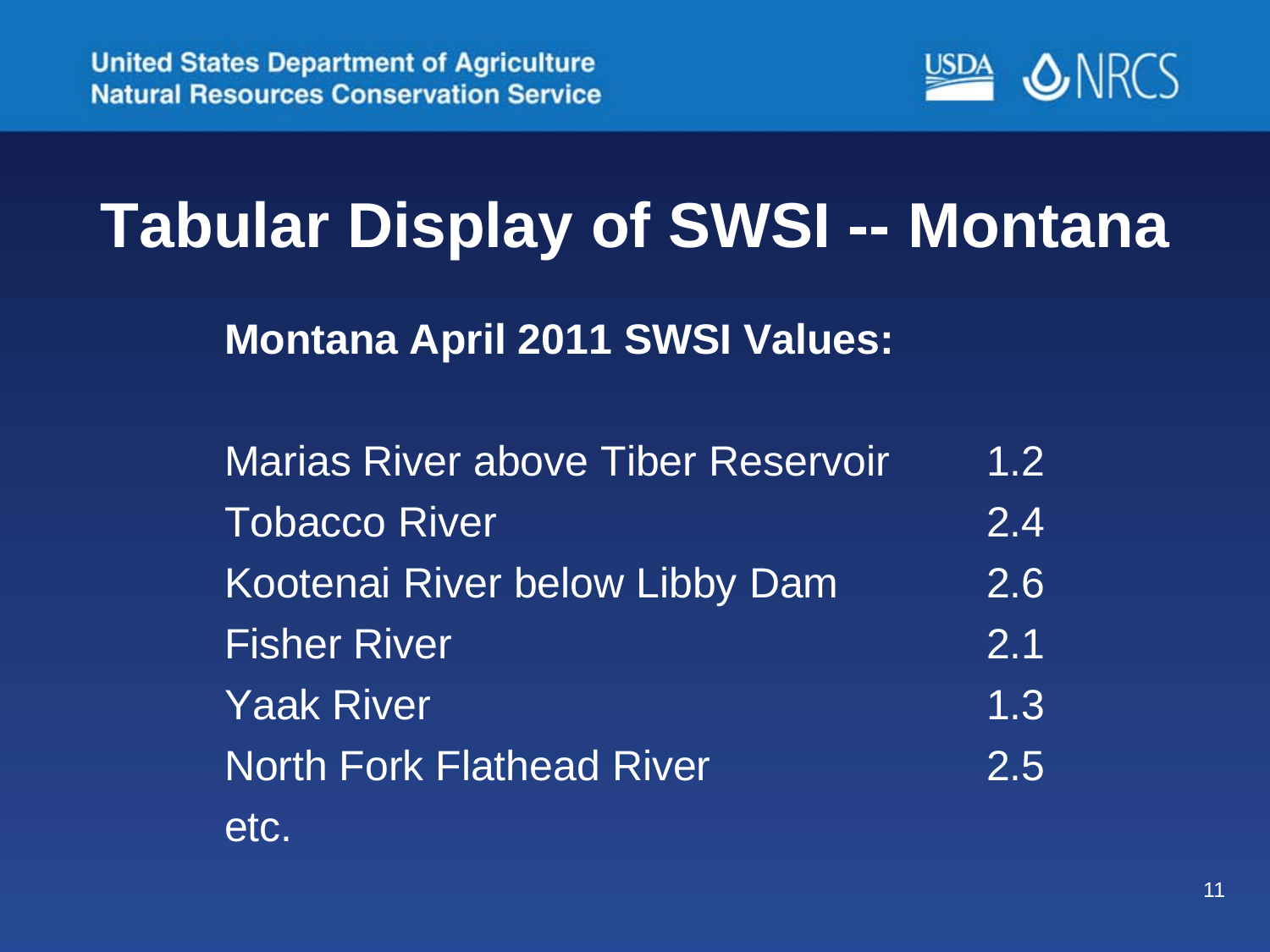

### **Tabular Display of SWSI -- Idaho**

|                 | <b>Clearwater River at Spalding SWSI</b>                                              |                            | Period       | Data Type    | Years          | # of Years   |                  |              |
|-----------------|---------------------------------------------------------------------------------------|----------------------------|--------------|--------------|----------------|--------------|------------------|--------------|
|                 | 13342500 Clearwater River at Spalding                                                 |                            | Apr-Sep      | strm         | 1972-2010      | 39           | <b>Units KAF</b> |              |
|                 | 13340950 Dworshak Reservior                                                           | <b>ENSO Classification</b> | 31-Mar       | resv         | 1972-2010      | 39           | <b>Units KAF</b> |              |
|                 | SE Strong El Nino - EN Mild El Nino - N Neutral - LN Mild La Nina - SL Strong La Nina |                            |              |              |                |              |                  |              |
|                 | 2010 Provisional Data                                                                 |                            |              |              | Streamflow +   | Non-         |                  | Current      |
| <b>Historic</b> |                                                                                       |                            | Streamflow   | Reservoir    | Reservoir      | Exceedance   |                  | Year         |
| Rank            | Year                                                                                  | <b>ENSO</b>                | Apr-Sep      | 31-Mar       | Sum            | Probability  | SWSI             | Rank         |
|                 | 1974                                                                                  | <b>SL</b>                  | 12655        | 1631         | 14286          | 0.98         | 4.0              |              |
|                 | 2<br>1997                                                                             | N                          | 12723        | 1466         | 14189          | 0.95         | 3.8              |              |
|                 | 3<br>1972                                                                             | LN                         | 12322        | 1140         | 13462          | 0.93         | 3.5              |              |
|                 | 4<br>1975                                                                             | LN                         | 10780        | 1469         | 12249          | 0.90         | 3.3              |              |
|                 | 5<br>1976                                                                             | <b>SL</b>                  | 10714        | 1458         | 12172          | 0.88         | 3.1              |              |
|                 | 6<br>2008                                                                             | N                          | 9901         | 2143         | 12044          | 0.85         | 2.9              |              |
|                 | 2011 10% Chance Exceedance Forecast                                                   | <b>SL</b>                  | 10400        | 1619         | 12019          | 0.84         | 2.8              | $\mathbf{z}$ |
|                 | $\overline{7}$<br>1984                                                                | $\overline{N}$             | 9163         | 2644         | 11807          | 0.83         | 2.7              |              |
|                 | 8<br>1982                                                                             | Ν                          | 10077        | 1622         | 11699          | 0.80         | 2.5              |              |
|                 | 9<br>1996                                                                             | Ν                          | 9537         | 2027         | 11564          | 0.78         | 2.3              |              |
| 10              | 2002<br>2011 30% Chance Exceedance Forecast                                           | Ν<br><b>SL</b>             | 9171<br>9380 | 2175<br>1619 | 11346<br>10999 | 0.75<br>0.74 | 2.1<br>2.0       |              |
| 11              | 2009                                                                                  | $\overline{N}$             | 8391         | 2513         | 10904          | 0.73         | 1.9              | 11           |
|                 | 2011 50% Chance Exceedance Forecast                                                   | <b>SL</b>                  | 8900         | 1619         | 10519          | 0.71         | 1.8              | 12           |
| 12              | 1999                                                                                  | <b>SL</b>                  | 8761         | 1555         | 10316          | 0.70         | 1.7              |              |
| 13              | 1993                                                                                  | EN                         | 7323         | 2888         | 10211          | 0.68         | 1.5              |              |
| 14              | 2003                                                                                  | EN                         | 7083         | 3119         | 10202          | 0.65         | 1.3              |              |
| 15              | 1978                                                                                  | <b>SE</b>                  | 8331         | 1858         | 10189          | 0.63         | 1.0              |              |
| 16              | 1981                                                                                  | N                          | 7033         | 3045         | 10078          | 0.60         | 0.8              |              |
|                 | 2011 70% Chance Exceedance Forecast                                                   | <b>SL</b>                  | 8420         | 1619         | 10039          | 0.59         | 0.7              | 17           |
| 17              | 1990                                                                                  | N                          | 7601         | 2401         | 10002          | 0.58         | 0.6              |              |
| 18              | 2006                                                                                  | Ν                          | 7564         | 2404         | 9968           | 0.55         | 0.4              |              |
| 19              | 1989                                                                                  | <b>SL</b>                  | 7876         | 1991         | 9867           | 0.53         | 0.2              |              |
| 20              | 1991                                                                                  | Ν                          | 7193         | 2568         | 9761           | 0.50         | 0.0              |              |
| 21              | 2004                                                                                  | N                          | 7259         | 2374         | 9633           | 0.48         | $-0.2$           |              |
| 22              | 1979                                                                                  | N                          | 7610         | 1909         | 9519           | 0.45         | $-0.4$           |              |
| 23              | 1985                                                                                  | N                          | 7768         | 1671         | 9439           | 0.43         | $-0.6$           |              |
| 24<br>25        | 2000<br>1980                                                                          | N<br>N                     | 7100<br>6948 | 2265         | 9365           | 0.40         | $-0.8$           |              |
| 26              | 1998                                                                                  | <b>SE</b>                  | 6740         | 2395<br>2575 | 9343<br>9315   | 0.38<br>0.35 | $-1.0$<br>$-1.3$ |              |
| 27              | 1995                                                                                  | SE                         | 6237         | 3076         | 9313           | 0.33         | $-1.5$           |              |
| 28              | 1986                                                                                  | N                          | 6623         | 2639         | 9262           | 0.30         | $-1.7$           |              |
|                 | 2011 90% Chance Exceedance Forecast                                                   | <b>SL</b>                  | 7370         | 1619         | 8989           | 0.29         | $-1.8$           | 29           |
| 29              | 1983                                                                                  | SE                         | 6204         | 2457         | 8661           | 0.28         | $-1.9$           |              |
| 30              | 2010                                                                                  | EN                         | 6343         | 2309         | 8651           | 0.25         | $-2.1$           |              |
| 31              | 2005                                                                                  | EN                         | 5043         | 3083         | 8126           | 0.23         | $-2.3$           |              |
| 32              | 2007                                                                                  | EN                         | 5289         | 2804         | 8093           | 0.20         | $-2.5$           |              |
| 33              | 1988                                                                                  | <b>SE</b>                  | 5704         | 1952         | 7656           | 0.18         | $-2.7$           |              |
| 34              | 1994                                                                                  | <b>SE</b>                  | 4823         | 2682         | 7505           | 0.15         | $-2.9$           |              |
| 35              | 1992                                                                                  | EN                         | 4300         | 3094         | 7394           | 0.13         | $-3.1$           |              |
| 36              | 2001                                                                                  | LN                         | 5089         | 2139         | 7228           | 0.10         | $-3.3$           |              |
| 37              | 1987                                                                                  | N                          | 4301         | 2827         | 7128           | 0.08         | $-3.5$           |              |
| 38              | 1973                                                                                  | <b>SE</b>                  | 4034         | 2505         | 6539           | 0.05         | $-3.8$           |              |
| 39              | 1977                                                                                  | EN                         | 4080         | 2166         | 6246           | 0.03         | $-4.0$           |              |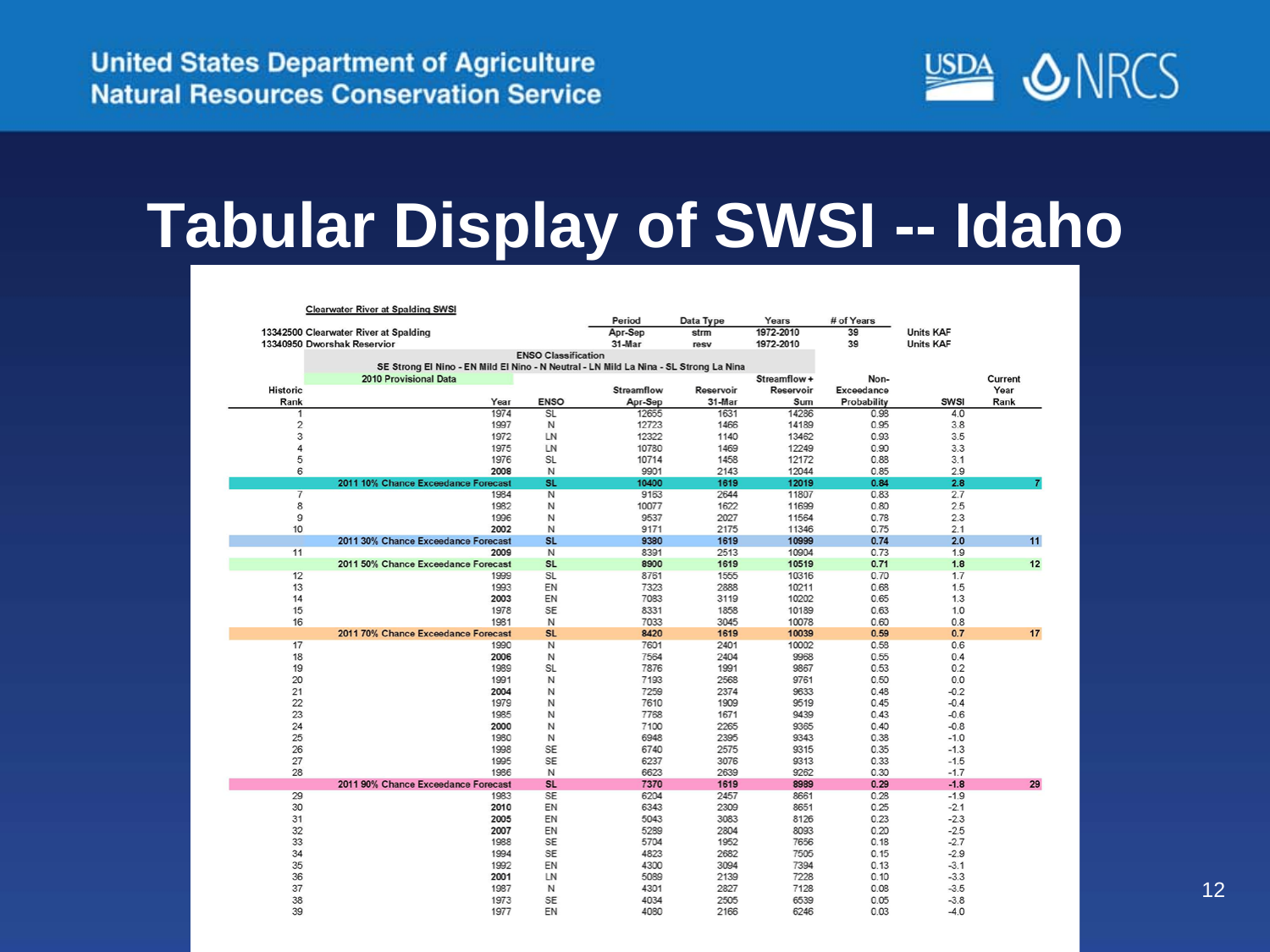

## **Map Display of SWSI -- Montana**



#### **April 2007**



#### **April 2011**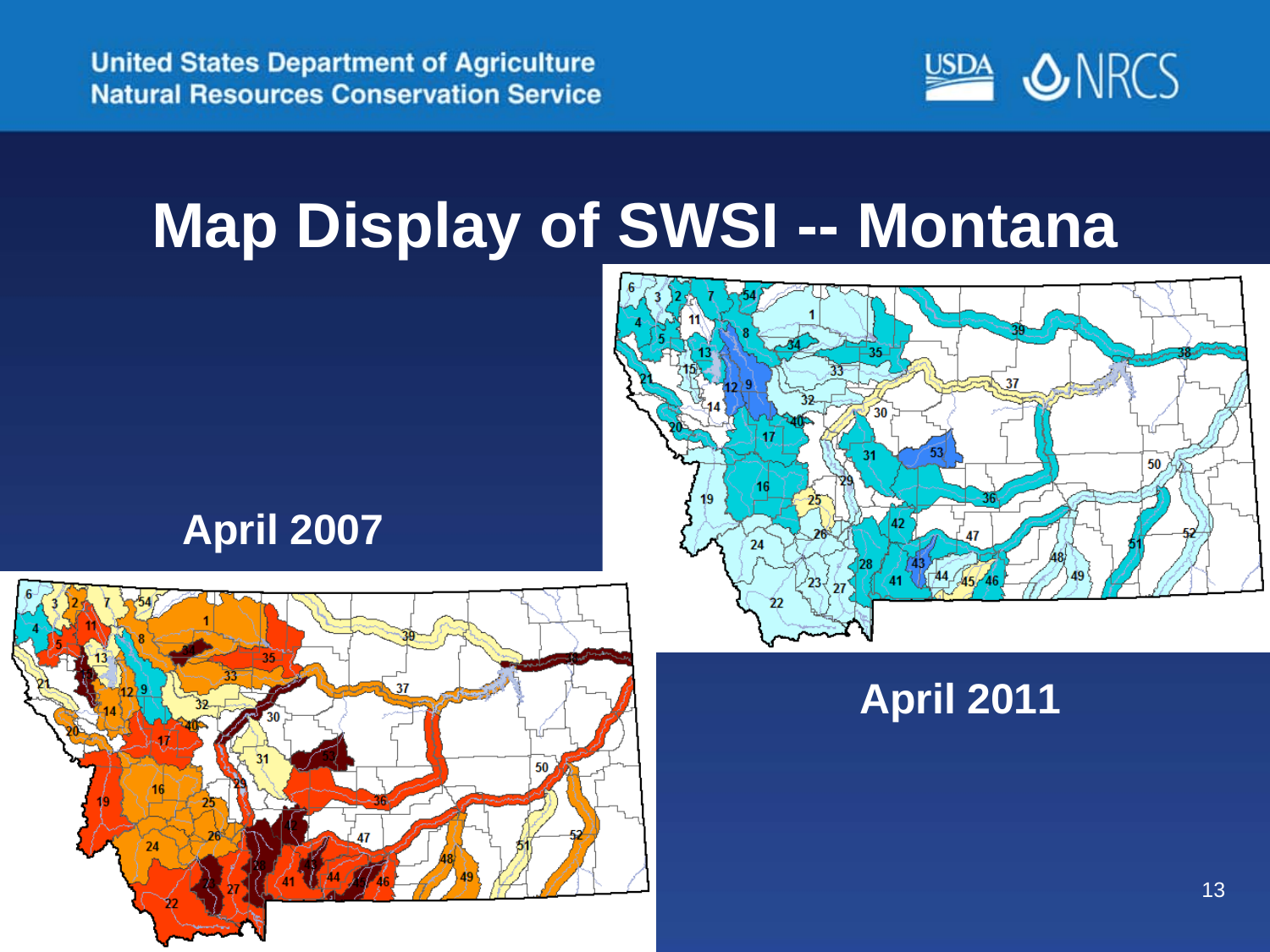

14

## **Map Display of SWSI -- Oregon**

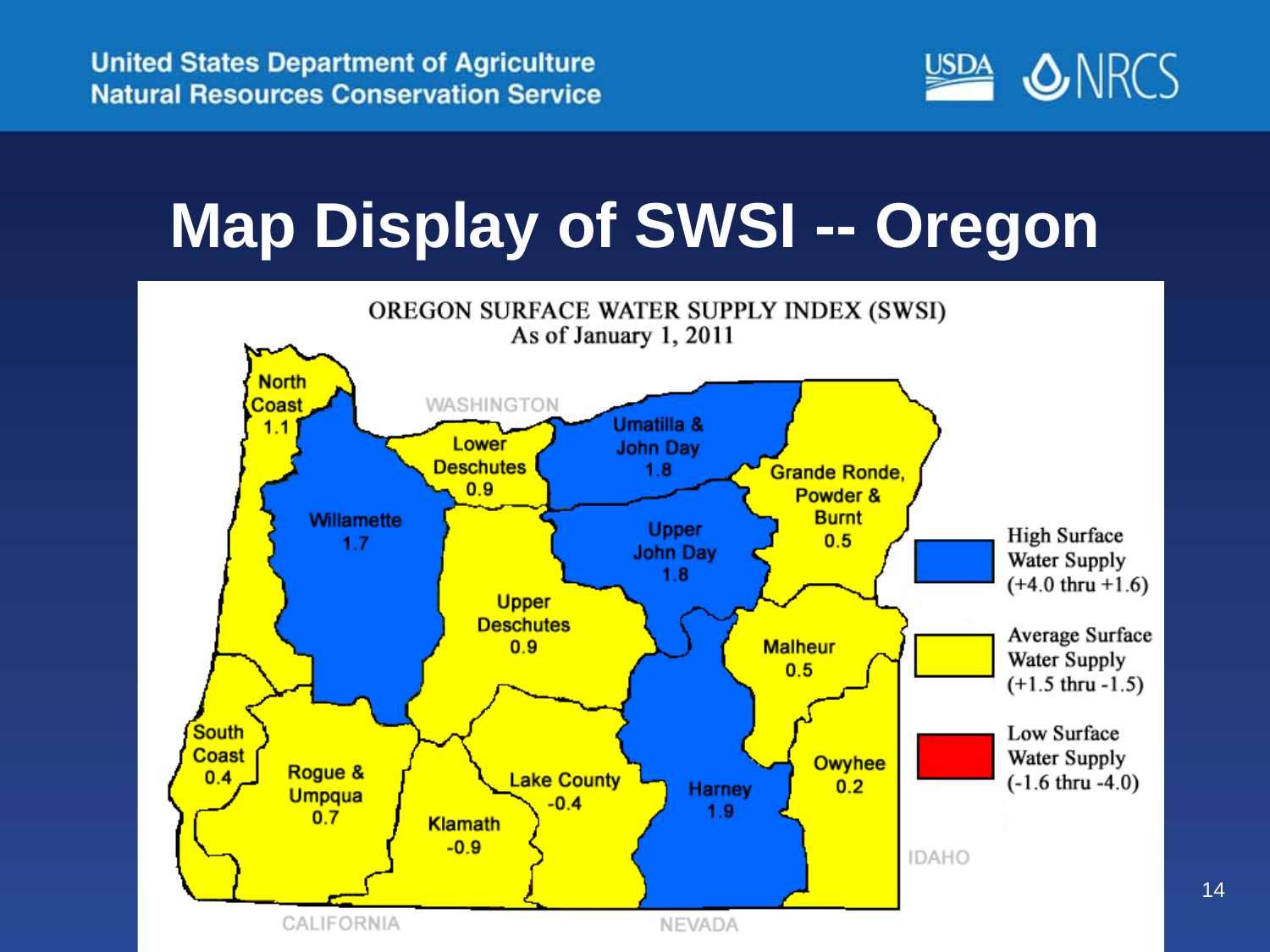

## **Graph of SWSI Input Data -- Idaho**

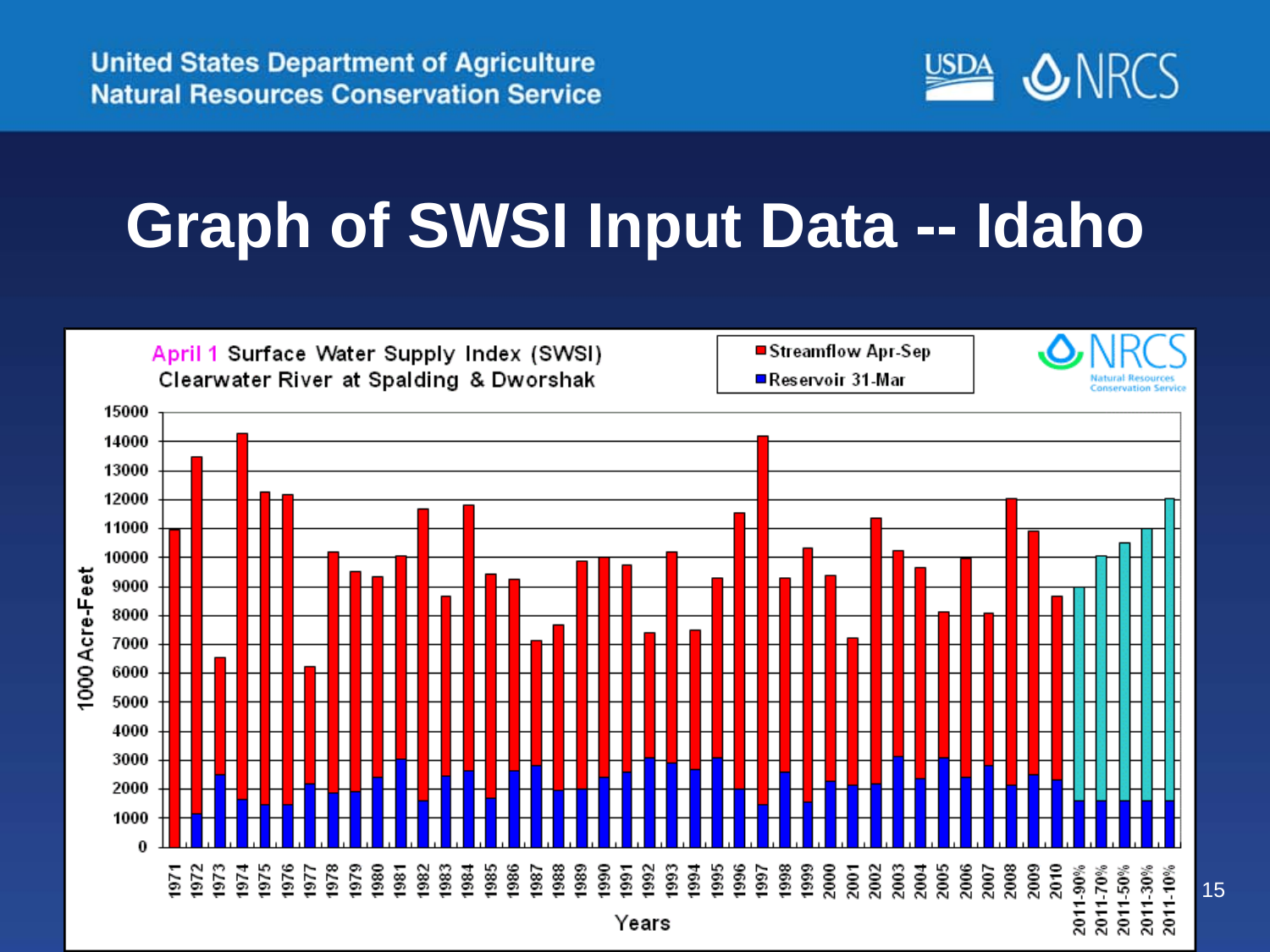

#### **SWSI Issues**

- Criterion variable
- Statistical formulation
- "Forecast" vs. "current conditions"
- Seasonal or year-around
- Numerical behavior
- Reservoir storage
- Individual components vs. combined variable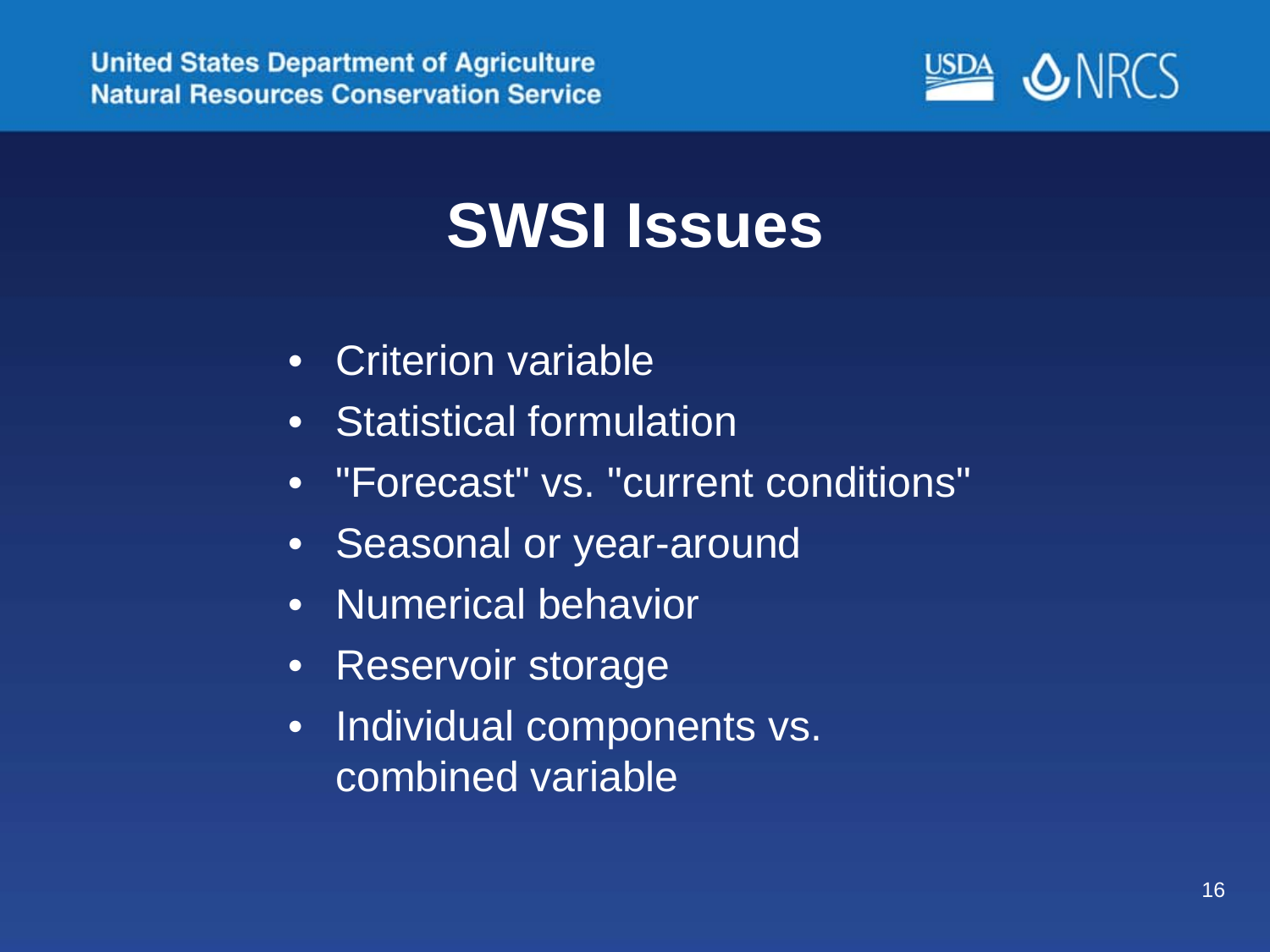

## **Criterion Variable Definitions**

| January         | Apr-Sep fcst + Res   | Apr-Sep fcst + Res   |  |
|-----------------|----------------------|----------------------|--|
| February        | Apr-Sep fcst + Res   | Apr-Sep fcst + Res   |  |
| <b>March</b>    | Apr-Sep fcst + Res   | Apr-Sep fcst + Res   |  |
| April           | Apr-Sep fcst + Res   | Apr-Sep fcst + Res   |  |
| <b>May</b>      | May-Sep fcst $+$ Res | May-Sep fcst $+$ Res |  |
| June            | Jun-Sep fcst + Res   | Jun-Sep fcst + Res   |  |
| July            | Jul-Sep fcst + Res   | <b>Res</b>           |  |
| August          | Aug-Sep fcst + Res   | <b>Res</b>           |  |
| September       | Sep fcst + Res       | <b>Res</b>           |  |
| October         | Apr-Sep fcst + Res   | <b>Res</b>           |  |
| November        | Apr-Sep fcst + Res   | <b>Res</b>           |  |
| <b>December</b> | Apr-Sep fcst + Res   | <b>Res</b>           |  |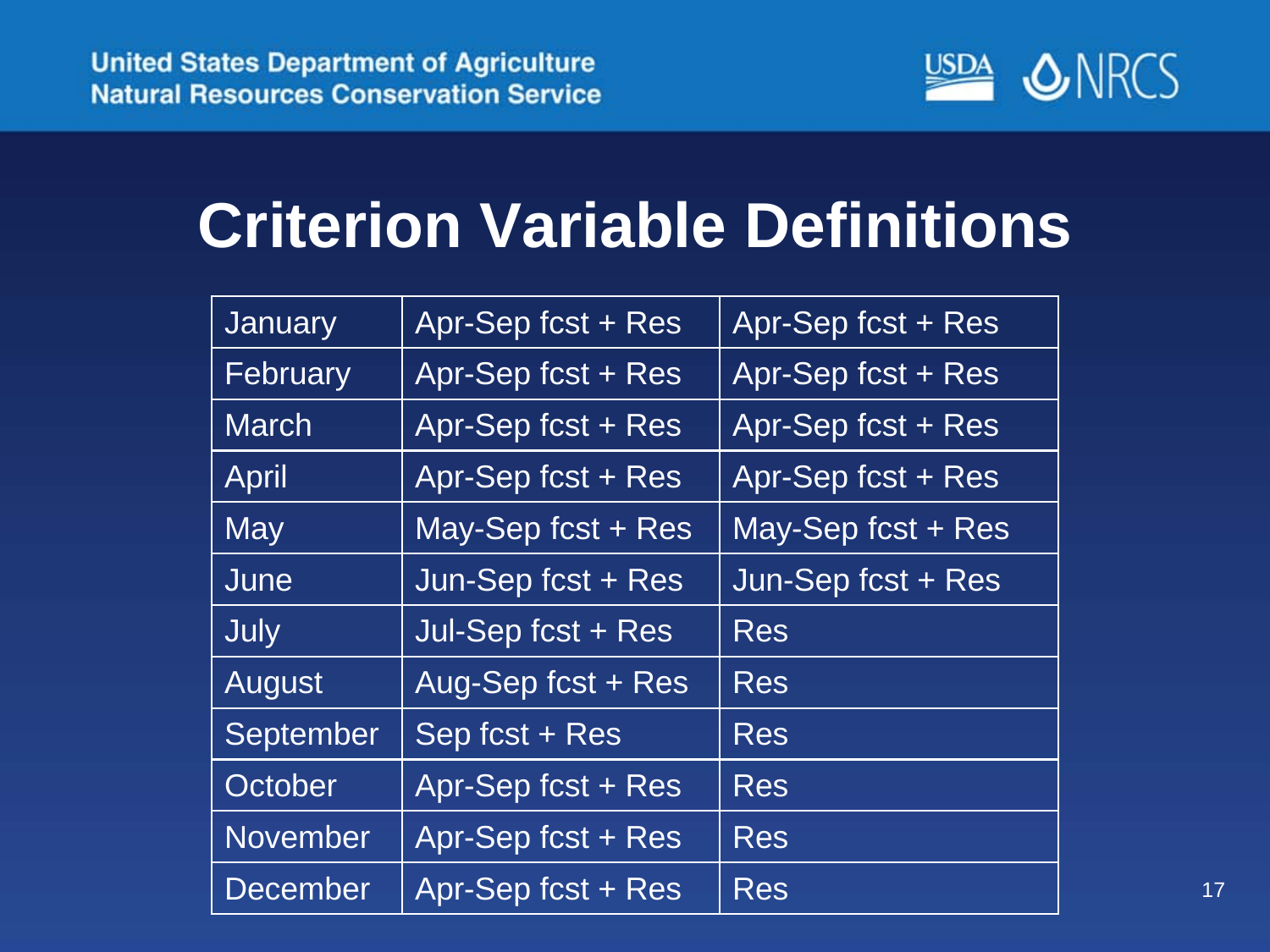

## **Criterion Variable Issues**

- Do we need an explicit definition of "surface water supply"? That is, do we know what we mean by this term?
- Do the changes in the criterion variable as the year progresses make sense?
- Is it necessary that the same criterion variable be used throughout the region or country?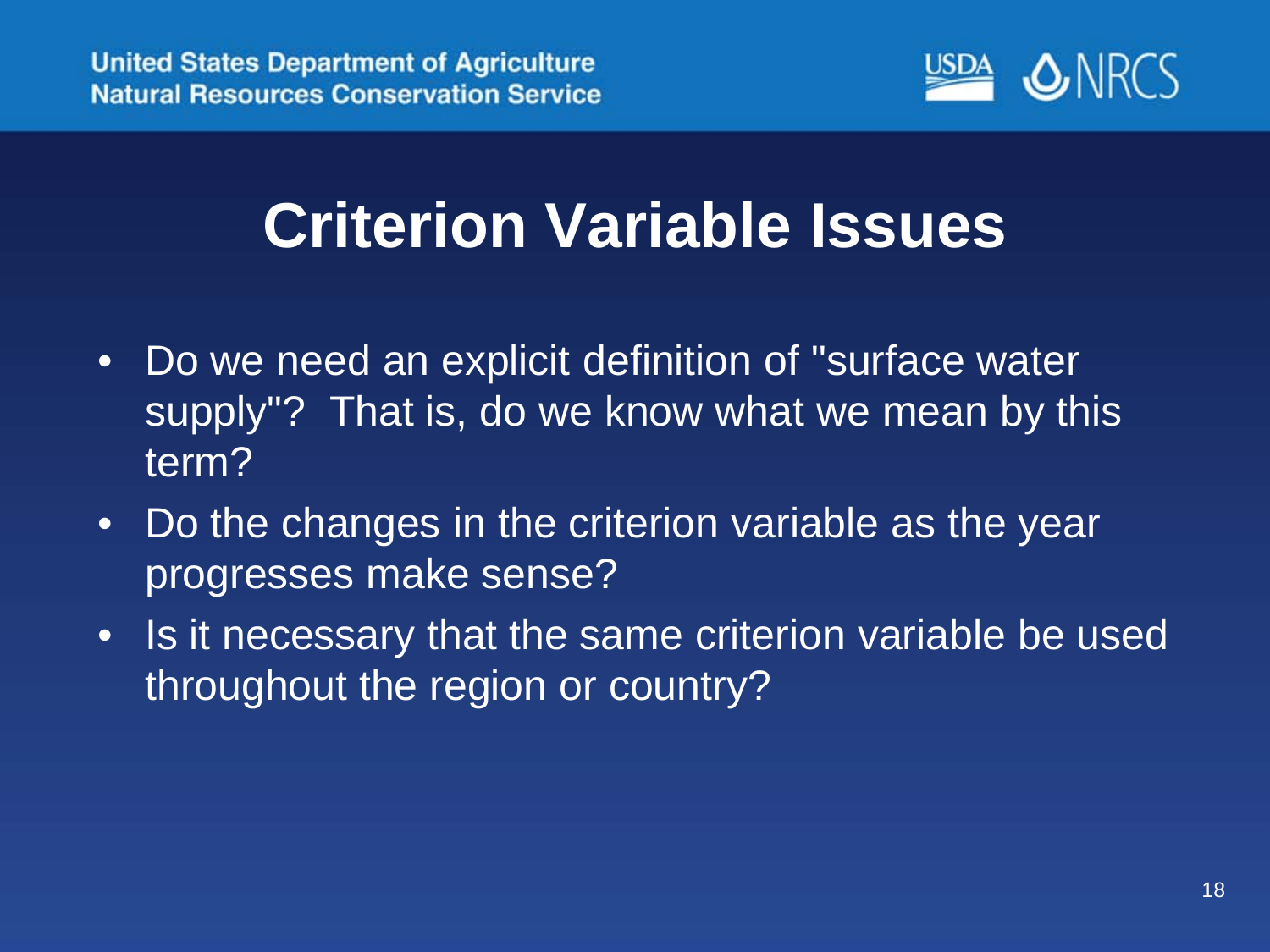

## **Original Formulation Issues**

$$
SWSI = \frac{aP_{snow} + bP_{prec} + cP_{strm} + dP_{resv} - 50}{12}
$$

- Weights determined subjectively or from normalizing procedure but not optimized to predict a certain variable
- Probability properties not maintained
- No explicit criterion variable
- Discontinuity when snow enters and leaves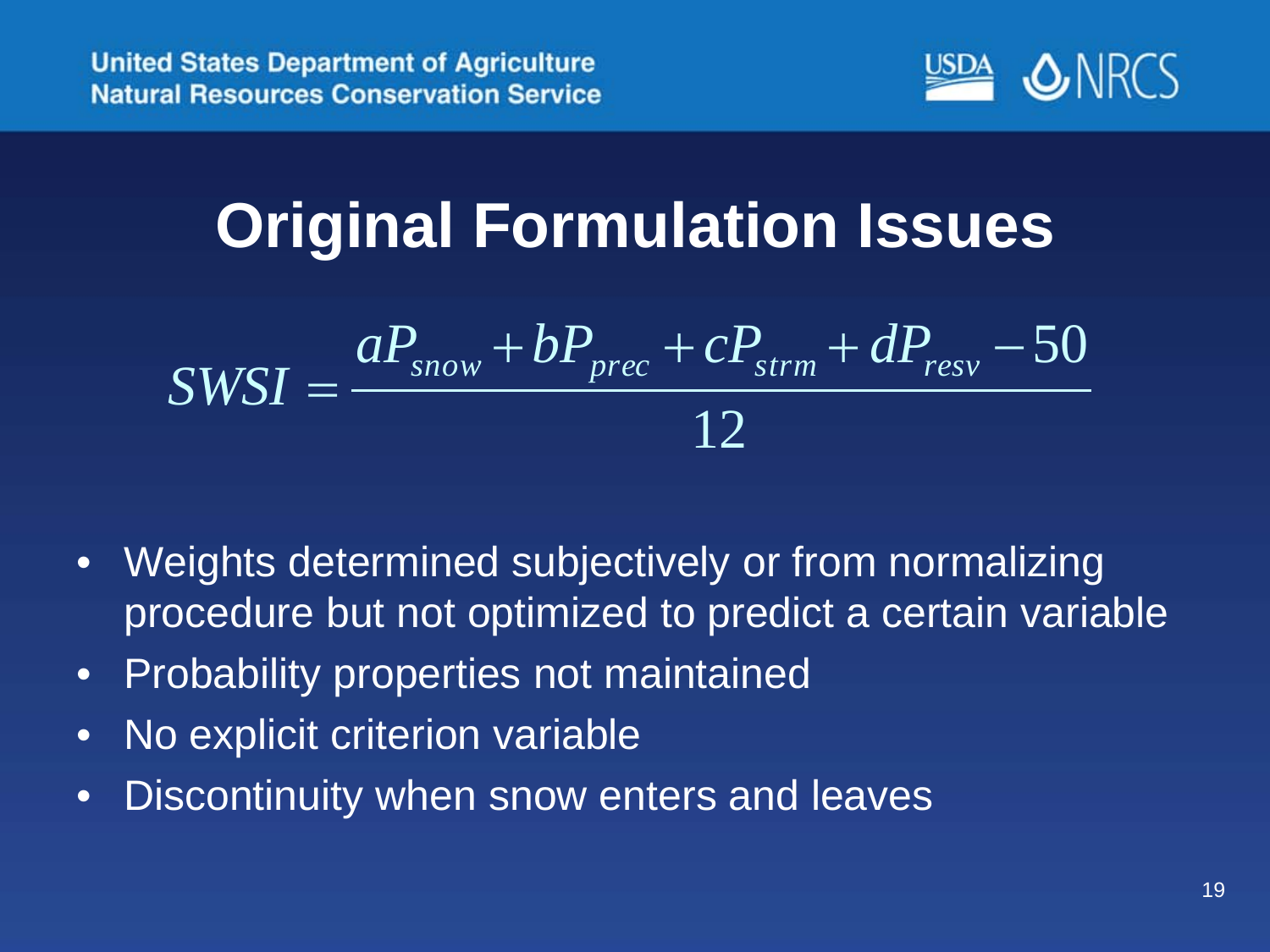

#### **Revised Formulation Issues**

$$
SWSI = \frac{P_{fcst+resv} - 50}{12}
$$

- Dependent on streamflow forecasts
- Requires unofficial forecasts or redefinition of criterion variable during non-forecast season (July-December) to compute year-around
- Discontinuities when criterion variable changes, such as summer and at beginning of water year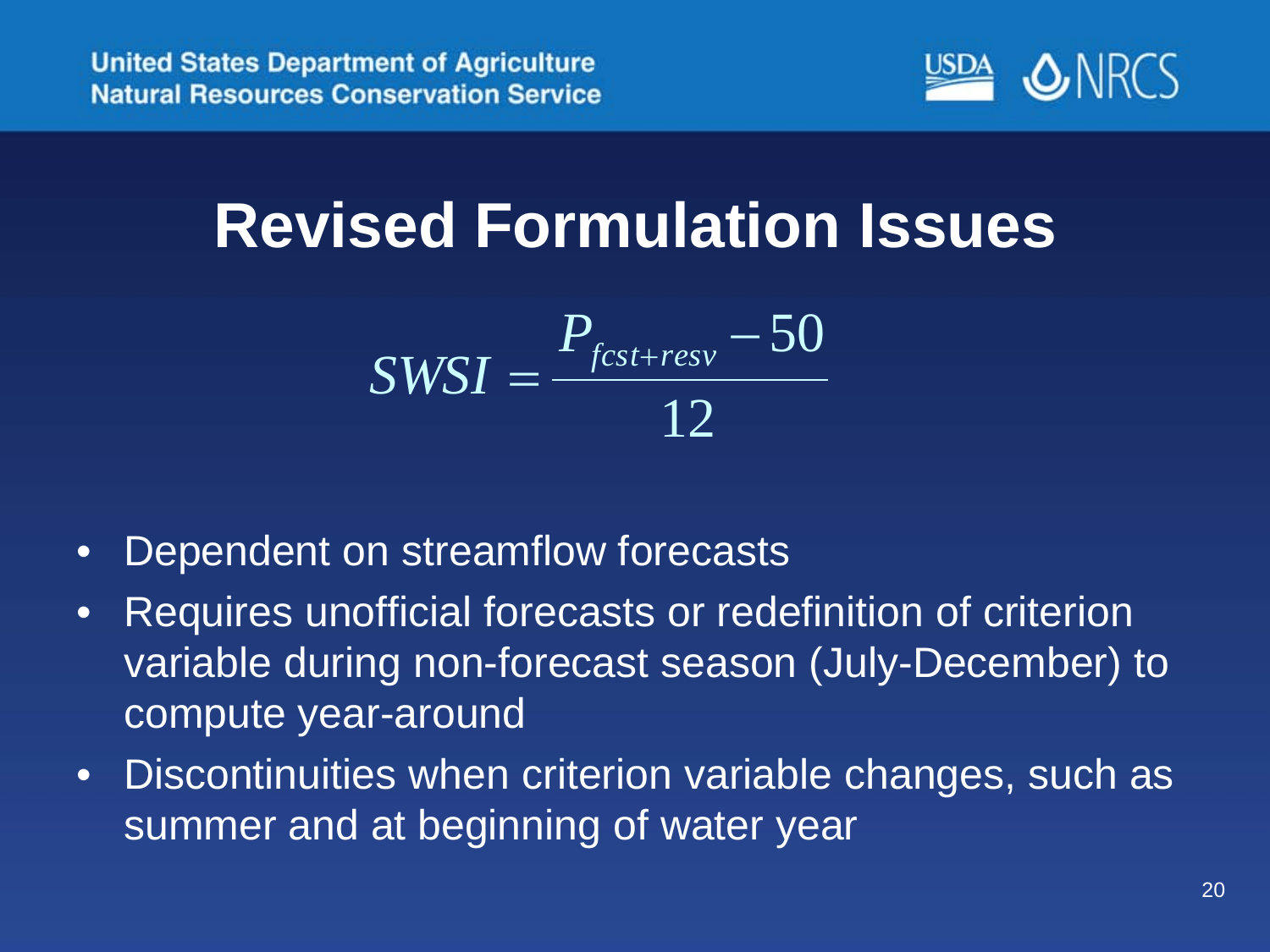

## **"Forecast" vs. "Current Conditions"**

- What does "current conditions" mean with respect to surface water supply?
- Snowpack has an inherent lag therefore is implicitly predictive
- Three of the four components are typical predictor variables for streamflow forecasts
- Does previous month's or current streamflow mean anything?
- Diagnostic components vs. prognostic forecast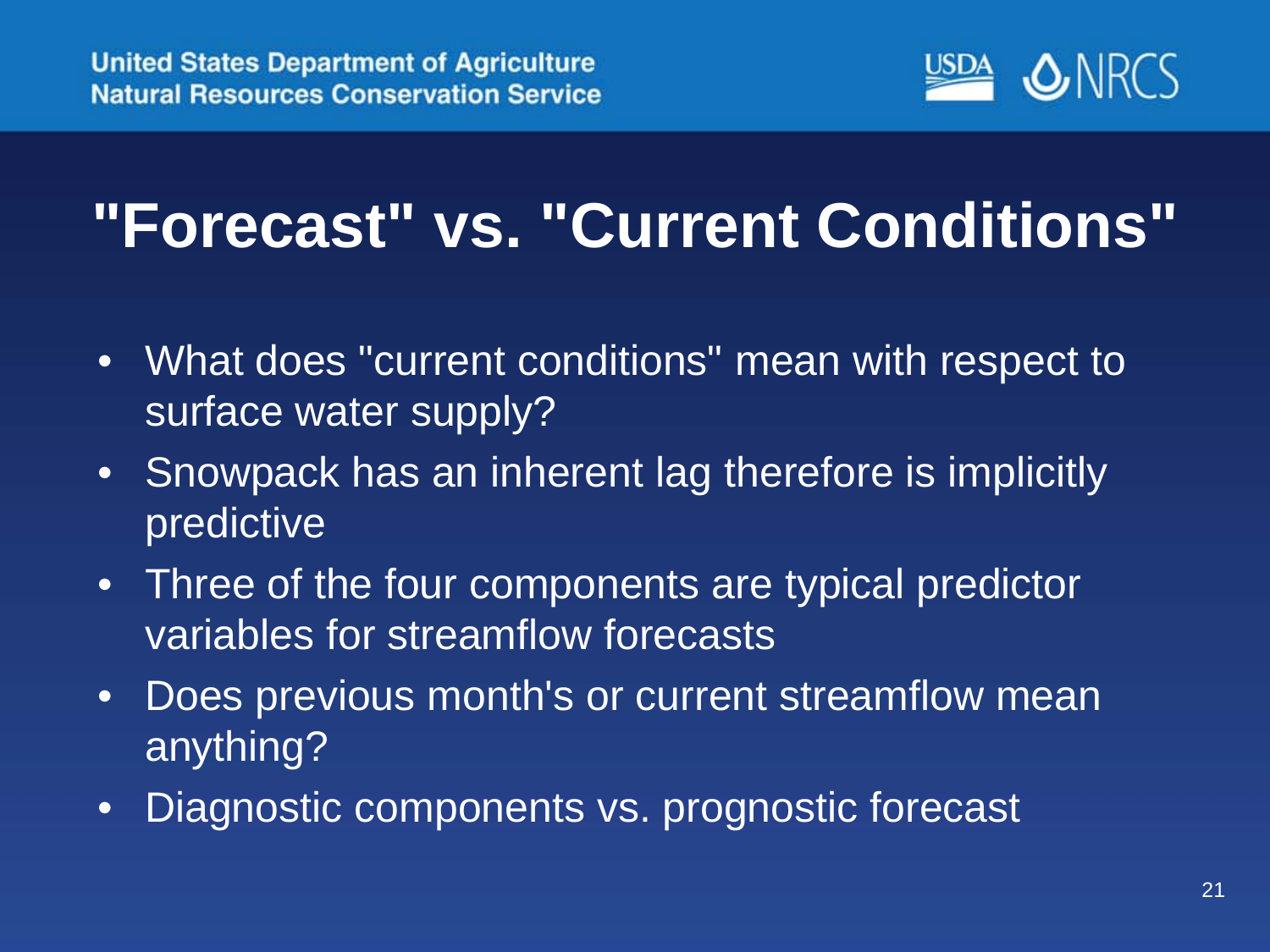

### **Seasonal vs. Year-Around**

- What does "surface water supply" mean at each time of the year? This determines the criterion variable.
- Should we make unofficial forecasts during the summer and fall, or should we redefine the criterion variable?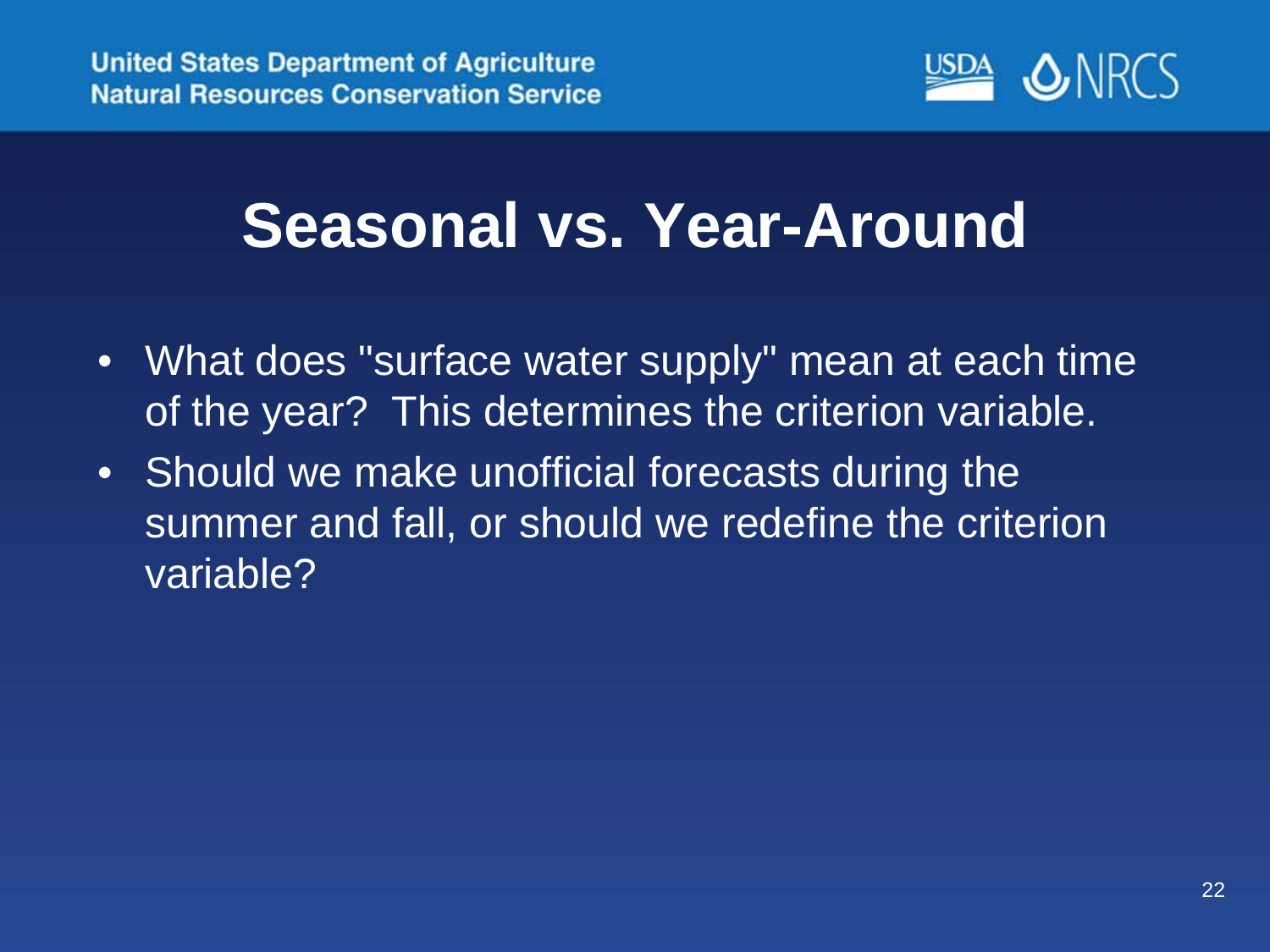

## **Numerical Behavior Issues**

- Statistical properties -- distribution of index in general and seasonally
- Forecast-based SWSI will not reach extreme values if streamflow forecast is highly uncertain
- Discontinuities: original SWSI when snow enters and leaves; revised SWSI at new water year and during summer months
- Setting of trigger levels -- should be based on frequency of occurrence
- Large changes in SWSI can result from small volume changes for low-variance distributions **23** 23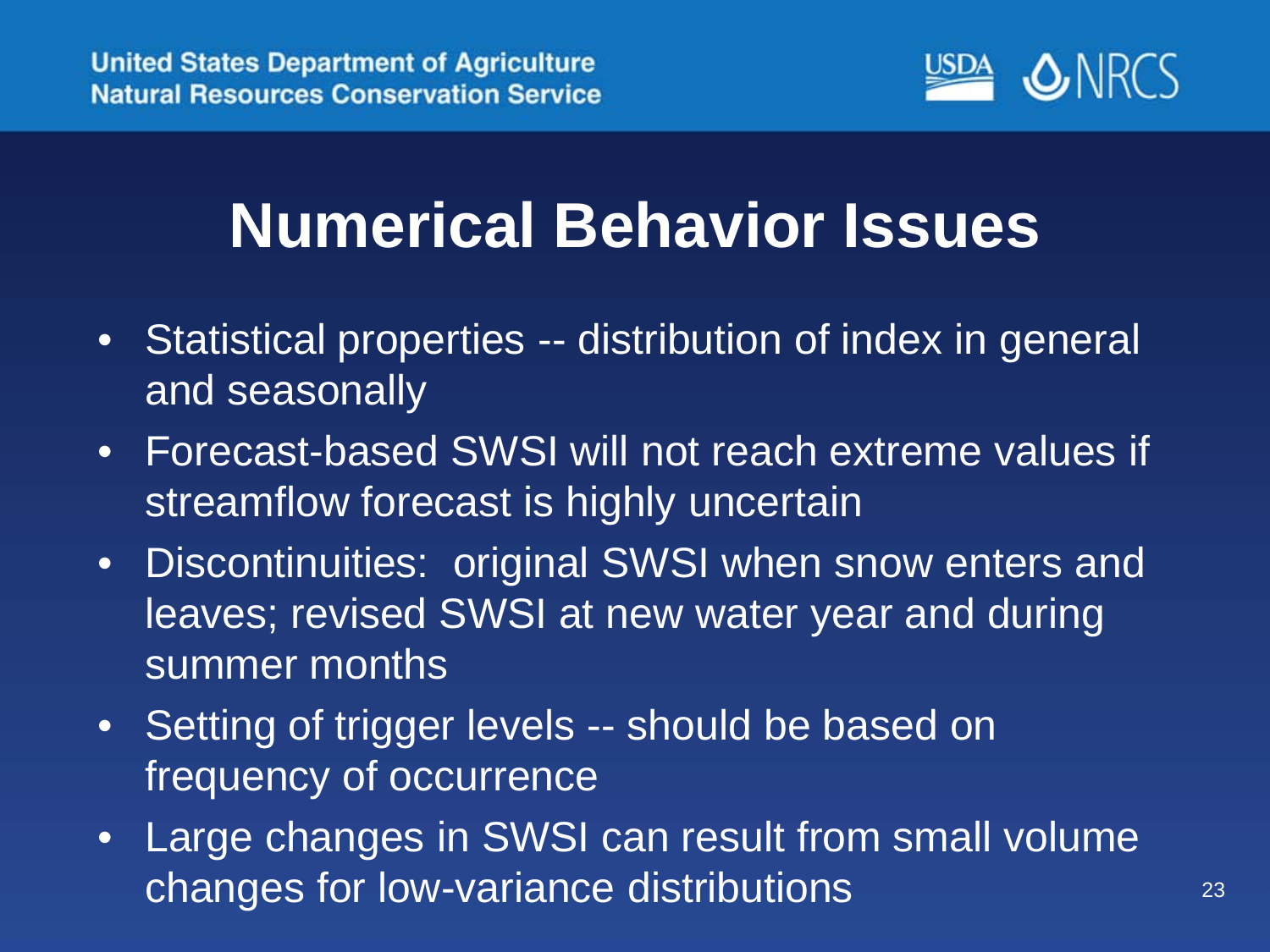

## **Numerical Behavior Issues (cont.)**

- Expression as rescaled non-exceedance probability, number of standard deviations, or non-exceedance probability itself (i.e., is frequency information inherent or obscured in index value?)
- Should SWSI formula denominator be 10 instead of 12 so that the range is  $-5$  to  $+5$ , and the frequency of the value is transparent? (e.g.,  $-3.0 \rightarrow 20\%$  nonexceedance probability)
- Should SPI be rescaled to do the same?
- People think linearly, even if index is nonlinear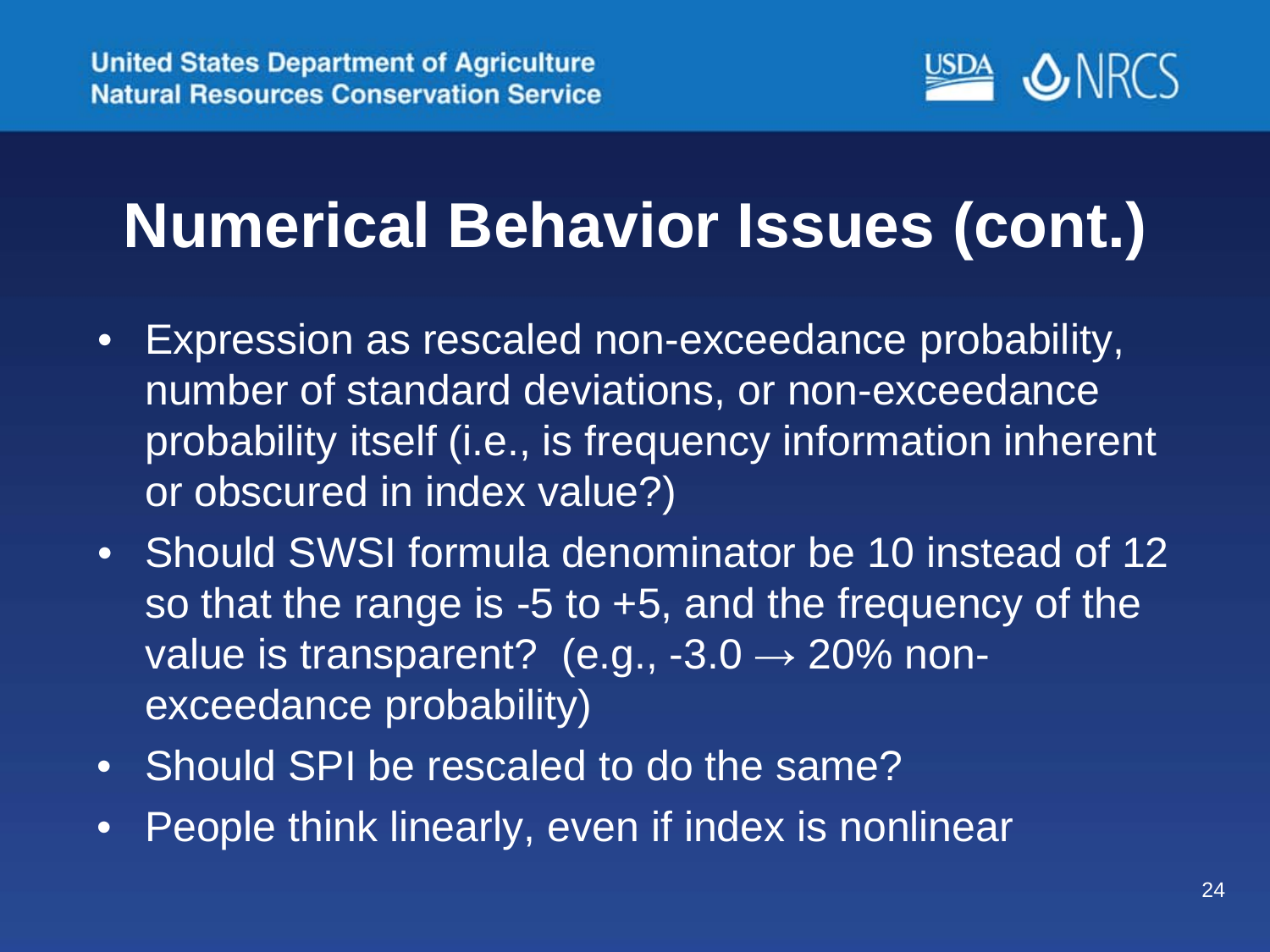

### **Reservoir Storage Issues**

- Large vs. small
- Newer reservoirs with short period of record
- Changing management over the years
- Can we even apply a probability-based index to reservoirs?
- Reservoir purpose -- some are not for "water supply" (e.g., flood control)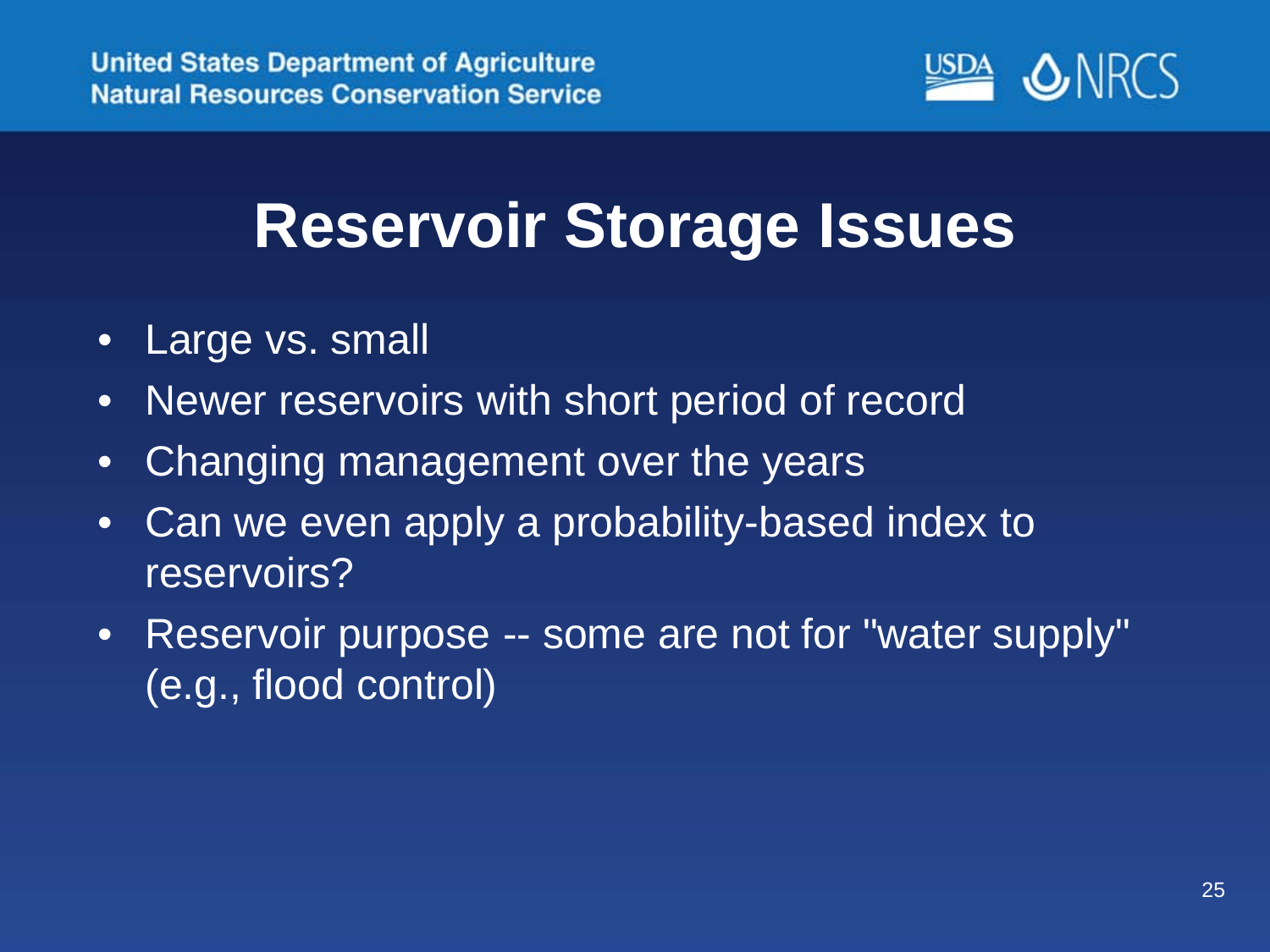

## **Mathematical Alternatives**

- Specific criterion variable vs. vaguer wet/dry index
- Multivariate probability distribution
- Principal components analysis
- Combined variable vs. separate components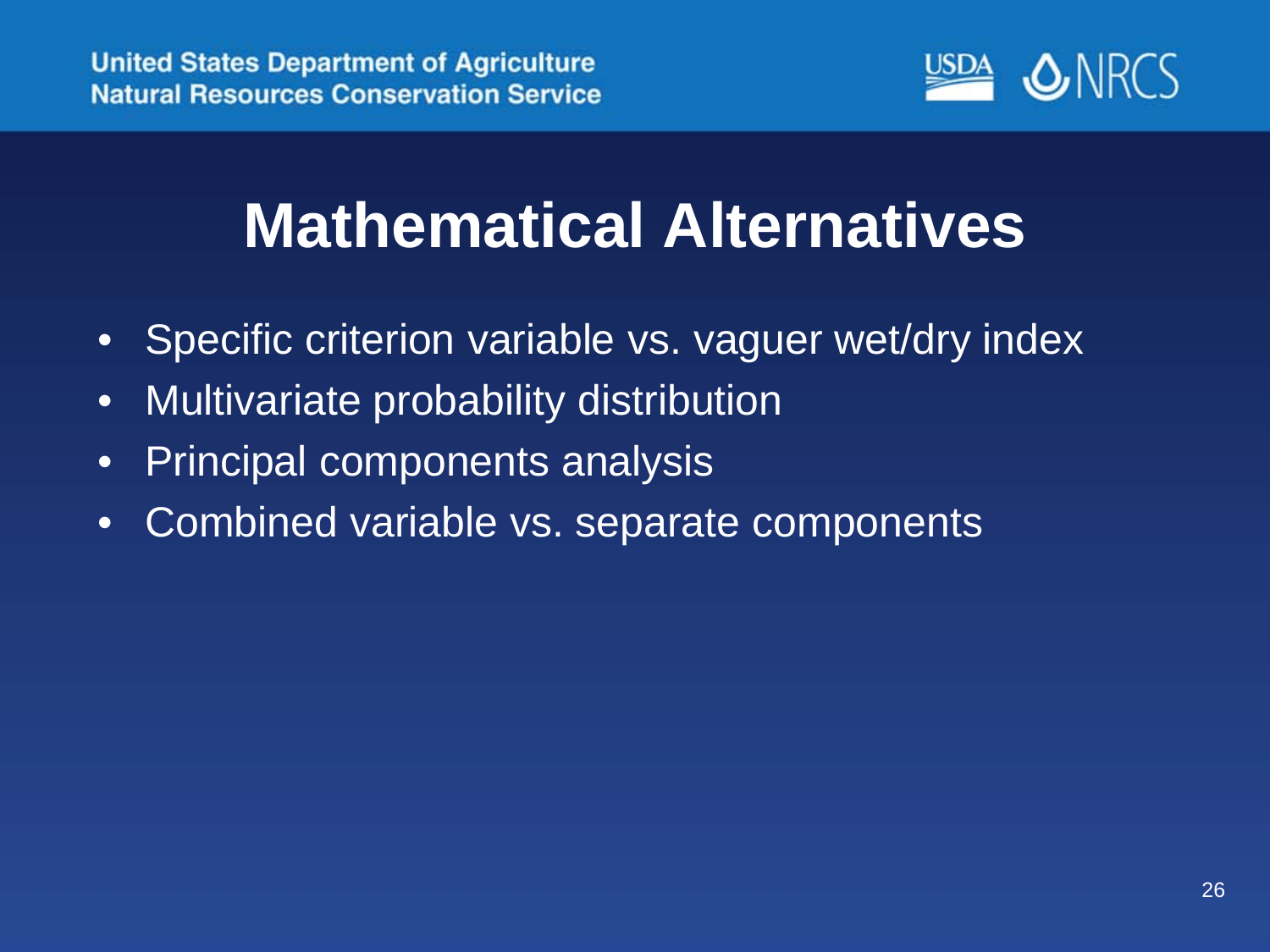

### **Separate Component Indices**

|                         |            | Feb 1974 Apr 1977 | Jan 1988 |    |
|-------------------------|------------|-------------------|----------|----|
| Snowpack                | 2.9        | $-3.2$            | $-3.9$   |    |
| Precipitation           | 2.7        | $-4.0$            | $-3.6$   |    |
| Ant. streamflow         | 2.8        | $-3.5$            | $-3.9$   |    |
| <b>Reservoir</b>        | 1.4        | 0.0               | $-3.7$   |    |
| <b>Fcst. streamflow</b> | 3.6        | $-3.5$            | $-3.1$   |    |
| <b>SWSI</b>             | <u>3.7</u> | $-3.4$            | $-3.4$   | 27 |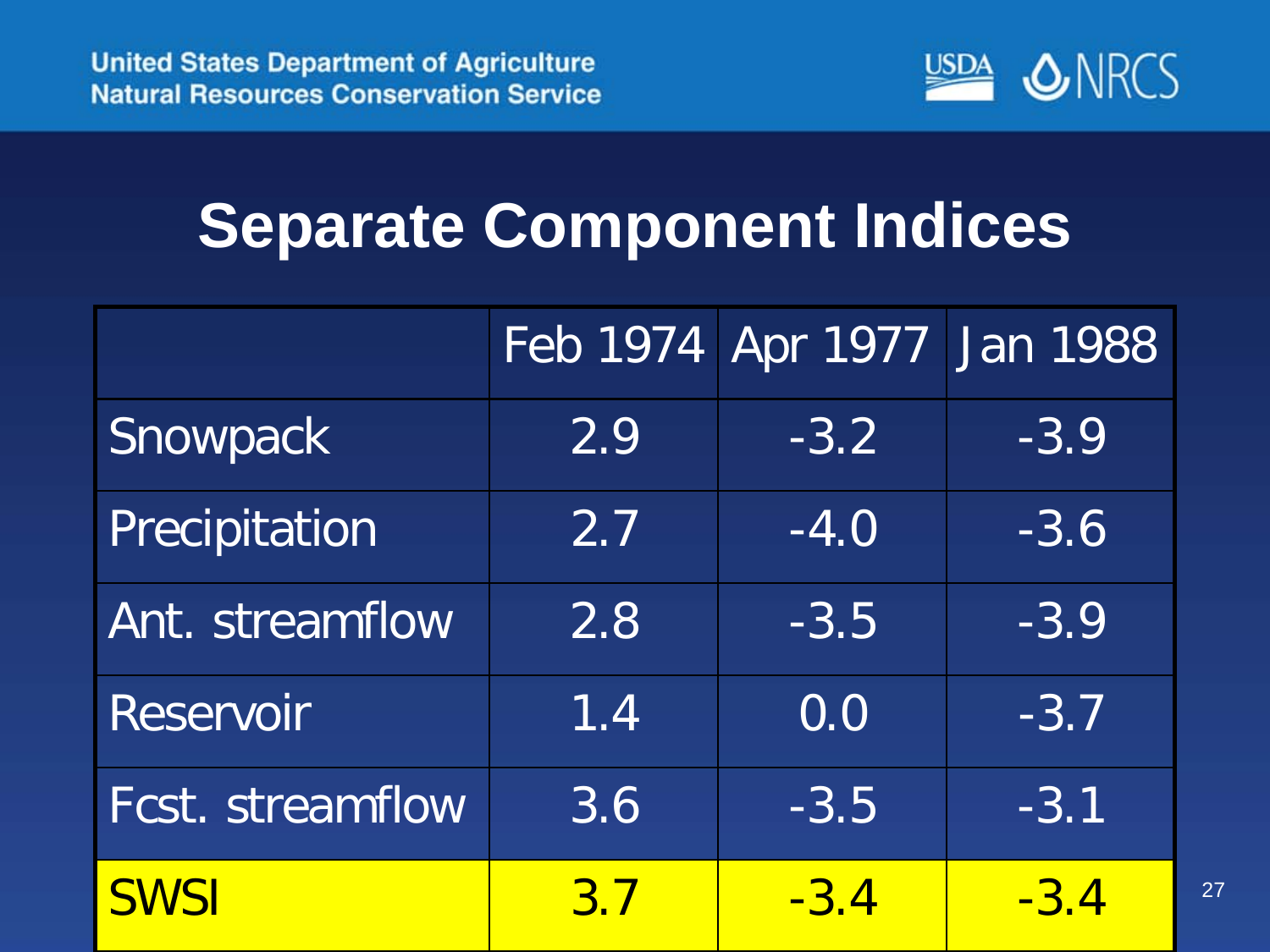

#### **General Index Issues**

- Combining very different and noncommensurate variables is highly problematic
- Need a clearly defined quantity to be indexed (e.g., SPI)
- Numerical behavior and statistical properties of index need to be clear and well-understood
- Meaning of index needs to be clear
- Needs to be a well-conceived rationale for connecting specific values of index to decisions and responses (e.g., taking into account frequencies of occurrence, etc.)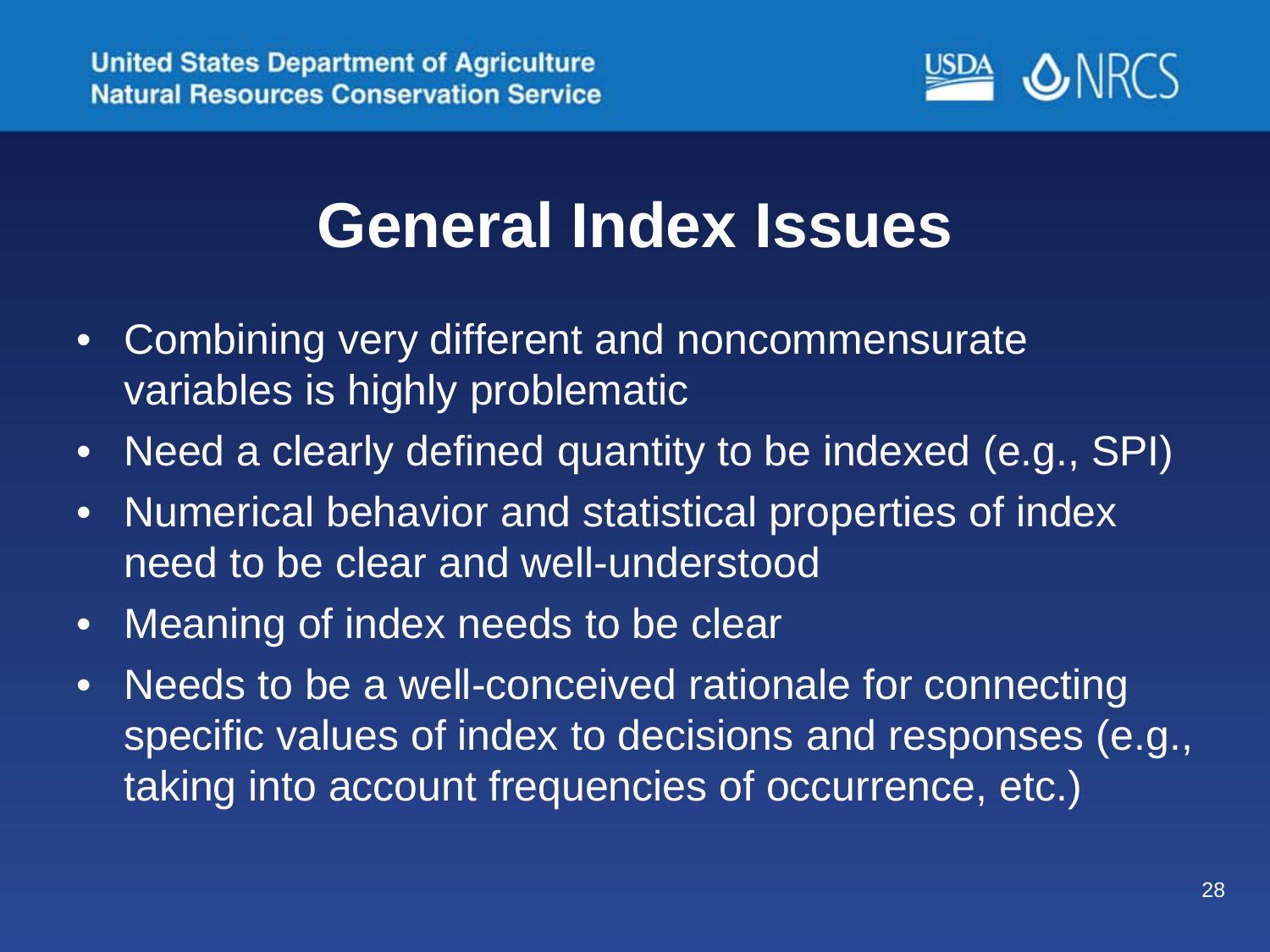

#### **Final Remarks**

- Many questions, many issues, many discussions over the years -- some things have been clarified, and some things are still unclear and unresolved, or at least no general consensus has been reached
- Sometimes there is a mismatch between (naïve?) expectations and technical realities of an index's behavior
- How much understanding should we expect of people for them to use a drought index appropriately?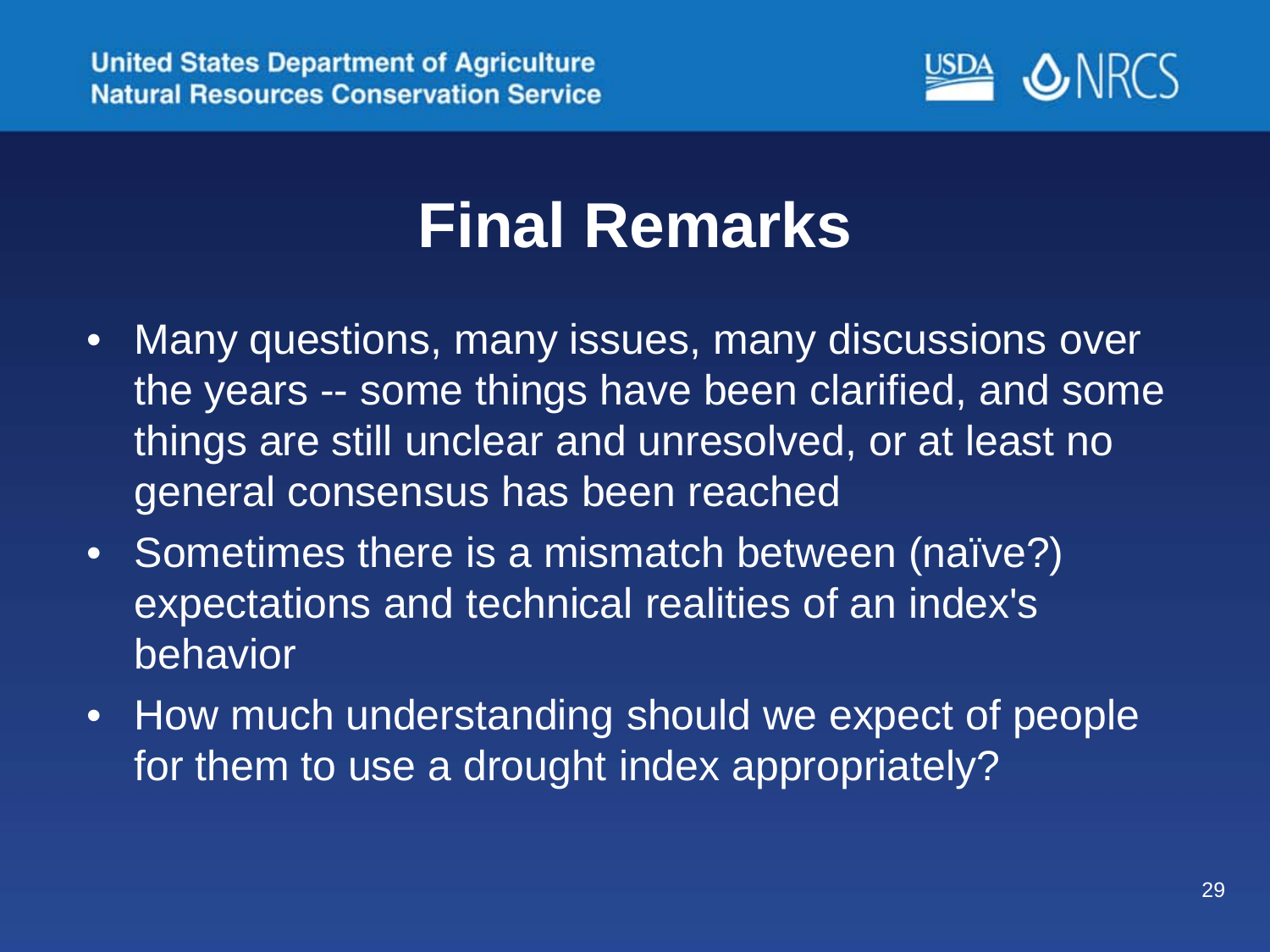

#### **References**

[Garen, D. C. \(1993\). Revised surface water supply index for](http://www.wcc.nrcs.usda.gov/ftpref/downloads/factpub/wsf/Garen_JWRPM_1993.pdf)  [western United States. Journal of Water Resources Planning](http://www.wcc.nrcs.usda.gov/ftpref/downloads/factpub/wsf/Garen_JWRPM_1993.pdf)  [and Management, 119\(4\):437-454.](http://www.wcc.nrcs.usda.gov/ftpref/downloads/factpub/wsf/Garen_JWRPM_1993.pdf)

Shafer, B. A. and L. E. Dezman (1982). Development of a surface water supply index (SWSI) to assess the severity of drought conditions in snowpack runoff areas. Proceedings of the Western Snow Conference, 164-175.